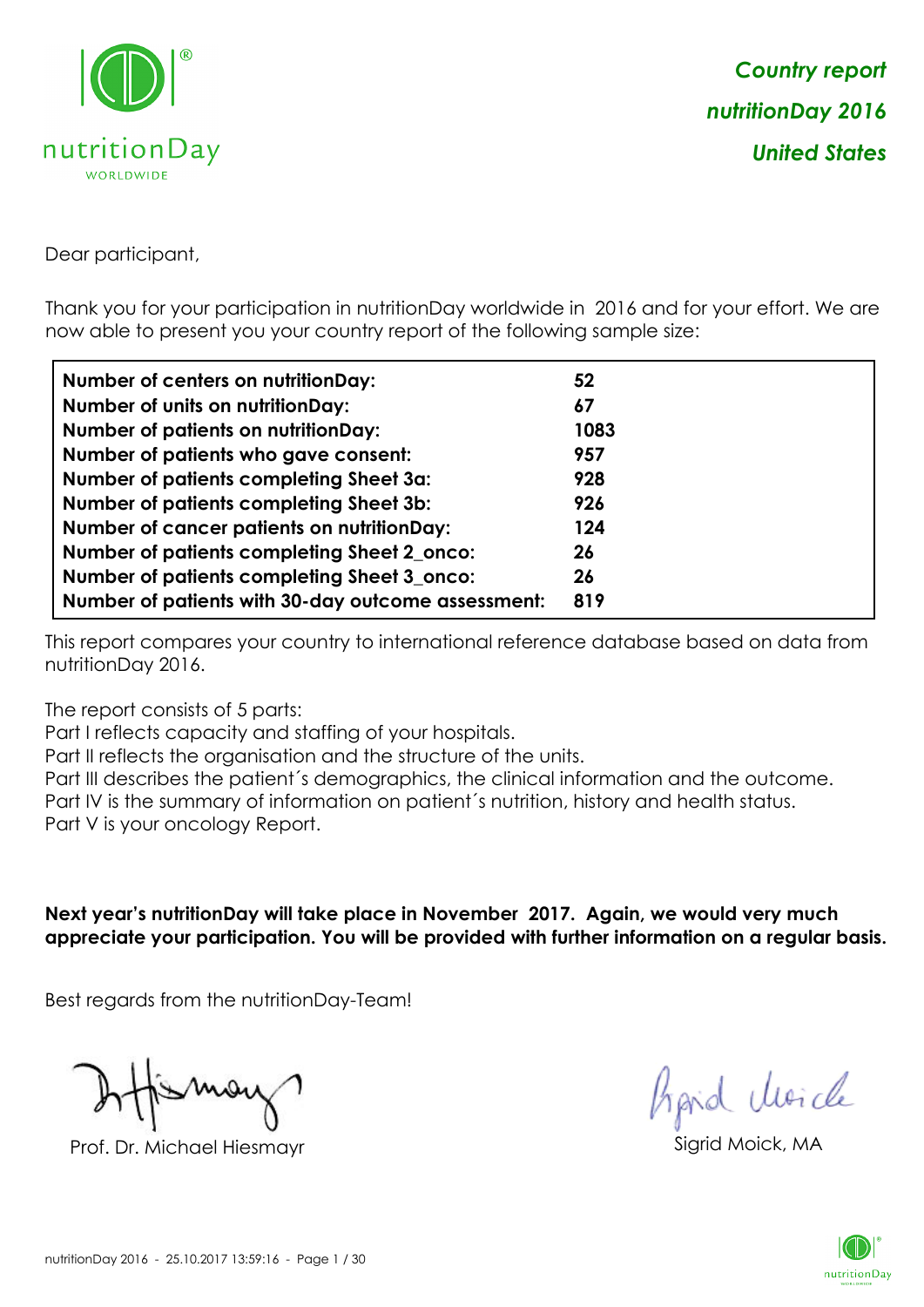## *I. Hospital capacity and staffing ("Hospital sheet"):*

|                                                                                    | <b>YOUR RESULTS</b> | <b>REFERENCE RESULTS</b> |
|------------------------------------------------------------------------------------|---------------------|--------------------------|
| 1. Total number of beds in hospital                                                | 260 [125-414]       | 305 [180-526]            |
|                                                                                    |                     |                          |
| 2. Total number of admissions in the hospital last year                            | 9878 [5475-25000]   | 17891 [8741-38415]       |
|                                                                                    |                     |                          |
| 3. Total number of staff in the hospital                                           |                     |                          |
| <b>Total medical doctors</b>                                                       | 73 [20-364]         | 162 [65-328]             |
| <b>Medical specialists</b>                                                         | 14 [7-171]          | 108 [44-210]             |
| Medical non-specialists                                                            | 8 [6-38]            | 35 [12-81]               |
| <b>Nurses</b>                                                                      | 286 [65-550]        | 346 [124-710]            |
| <b>Dieticians</b>                                                                  | $4 [2-8]$           | $4[1-8]$                 |
| Nutritionists                                                                      | $0 [0-0]$           | $1[0-4]$                 |
| Pharmacists                                                                        | 8 [4-20]            | $6[3-14]$                |
| Kitchen staff                                                                      | 32 [18-53]          | 28 [11-55]               |
|                                                                                    |                     |                          |
| <b>Full time equivalent</b>                                                        |                     |                          |
| <b>Total medical doctors</b>                                                       | 35 [19-241]         | 126 [56-296]             |
| <b>Medical specialists</b>                                                         | 15 [7-158]          | 88 [44-210]              |
| Medical non-specialists                                                            | 29 [9-70]           | 33 [11-83]               |
| <b>Nurses</b>                                                                      | 117 [60-438]        | 317 [123-726]            |
| <b>Dieticians</b>                                                                  | $4 [2-7]$           | $4[1-7]$                 |
| Nutritionists                                                                      | $0 [0-0]$           | $1[0-4]$                 |
| Pharmacists                                                                        | 8 [4-20]            | $5[2-11]$                |
| Kitchen staff                                                                      | 30 [19-48]          | 25 [12-50]               |
|                                                                                    |                     |                          |
| 4. Does the hospital have a nutrition care strategy?                               | 32 (72.7%) Yes      | 269 (76.0%) Yes          |
|                                                                                    |                     |                          |
| 5. Which nutrition-related standards or routine activities exist in your hospital? |                     |                          |
| Nutrition training is available                                                    | 25 (56.8%) Yes      | 226 (63.8%) Yes          |
| Nutrition steering committee is available                                          | 15 (34.1%) Yes      | 207 (58.5%) Yes          |
| Quality indicators are recorded and reported to national<br>or regional level      | 19 (43.2%) Yes      | 139 (39.3%) Yes          |
| Quality indicators are used for internal benchmarking                              | 33 (75.0%) Yes      | 171 (48.3%) Yes          |
| Patient feedback about food and food service is collected<br>using a questionnaire | 37 (84.1%) Yes      | 250 (70.6%) Yes          |
| None                                                                               | 1 (2.3%) Yes        | 30 (8.5%) Yes            |
| No answer given                                                                    |                     |                          |

### **6. Which codes are available /routinely used in your hospital for billing and reimbursement purposes?**

| Codes available            |               |                 |
|----------------------------|---------------|-----------------|
| <b>Nutrition Support</b>   | 8 (18.2%) Yes | 175 (49.4%) Yes |
| Oral nutrition supplements | 7 (15.9%) Yes | 141 (39.8%) Yes |

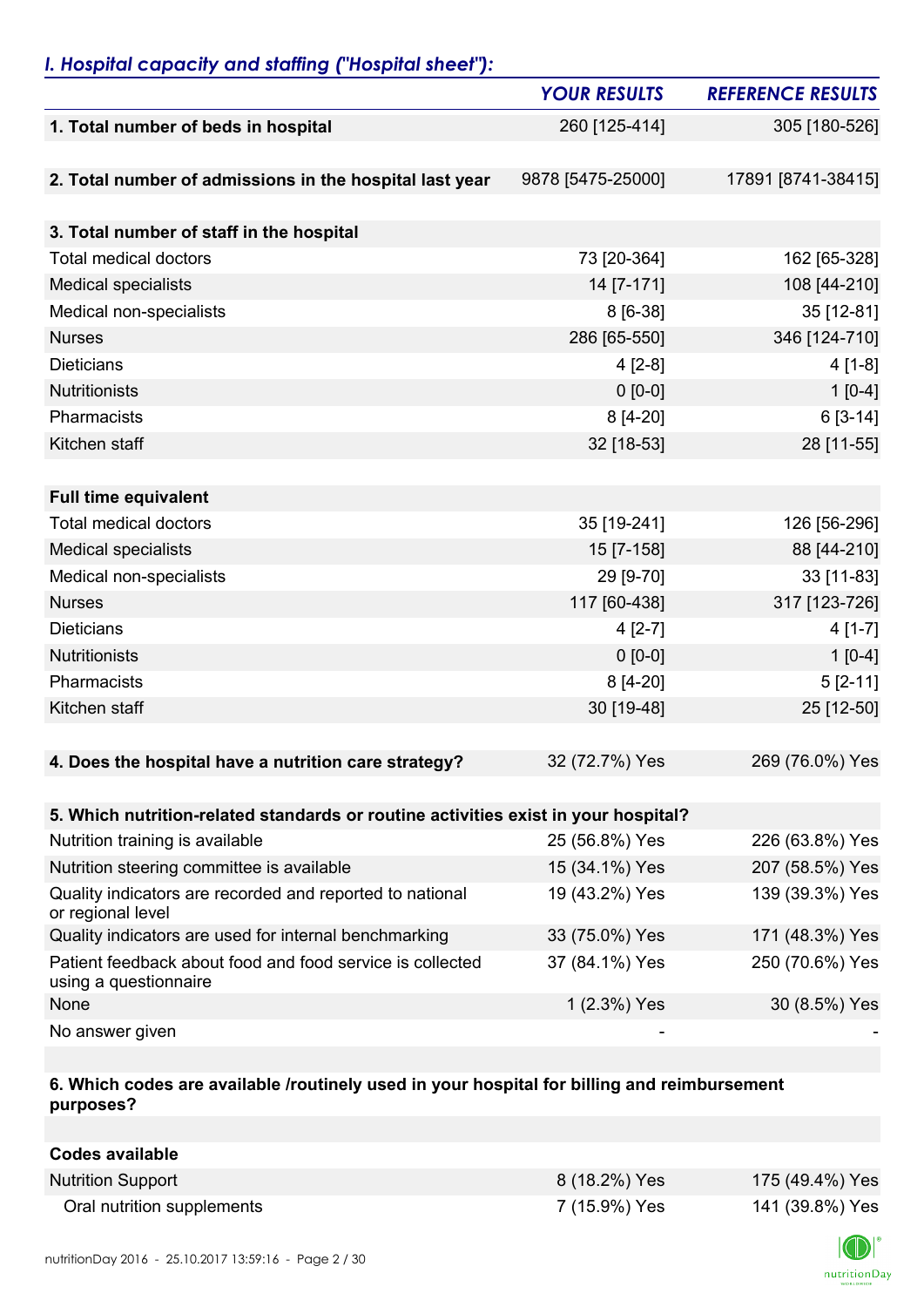| Parenteral nutrition                                      | 13 (29.5%) Yes | 202 (57.1%) Yes |
|-----------------------------------------------------------|----------------|-----------------|
| <b>Enteral nutrition</b>                                  | 6 (13.6%) Yes  | 167 (47.2%) Yes |
| Dietary counseling                                        | 13 (29.5%) Yes | 120 (33.9%) Yes |
| Specific dietary interventions                            | 2 (4.5%) Yes   | 104 (29.4%) Yes |
| Screening for malnutrition                                | 7 (15.9%) Yes  | 88 (24.9%) Yes  |
| <b>Risk of malnutrition</b>                               | 7 (15.9%) Yes  | 90 (25.4%) Yes  |
| Malnutrition (in general)                                 | 28 (63.6%) Yes | 170 (48.0%) Yes |
| Severity of malnutrition (i.e. mild, moderate, severe)    | 37 (84.1%) Yes | 154 (43.5%) Yes |
| No information available from billing/finance/controlling | 1 (2.3%) Yes   | 55 (15.5%) Yes  |
| No answer given                                           |                | 28 (7.9%)       |
|                                                           |                |                 |
| <b>Codes routinely used</b>                               |                |                 |
| <b>Nutrition Support</b>                                  | 4 (9.1%) Yes   | 139 (39.3%) Yes |
| Oral nutrition supplements                                | 4 (9.1%) Yes   | 111 (31.4%) Yes |
| Parenteral nutrition                                      | 7 (15.9%) Yes  | 177 (50.0%) Yes |
| <b>Enteral nutrition</b>                                  | 4 (9.1%) Yes   | 145 (41.0%) Yes |
| Dietary counseling                                        | 12 (27.3%) Yes | 88 (24.9%) Yes  |
| Specific dietary interventions                            | 2 (4.5%) Yes   | 84 (23.7%) Yes  |
| Screening for malnutrition                                | 7 (15.9%) Yes  | 68 (19.2%) Yes  |
| <b>Risk of malnutrition</b>                               | 5 (11.4%) Yes  | 61 (17.2%) Yes  |
| Malnutrition (in general)                                 | 25 (56.8%) Yes | 138 (39.0%) Yes |
| Severity of malnutrition (i.e. mild, moderate, severe)    | 35 (79.5%) Yes | 126 (35.6%) Yes |
| No information available from billing/finance/controlling | 2 (4.5%) Yes   | 68 (19.2%) Yes  |
| No answer given                                           |                | 42 (11.9%)      |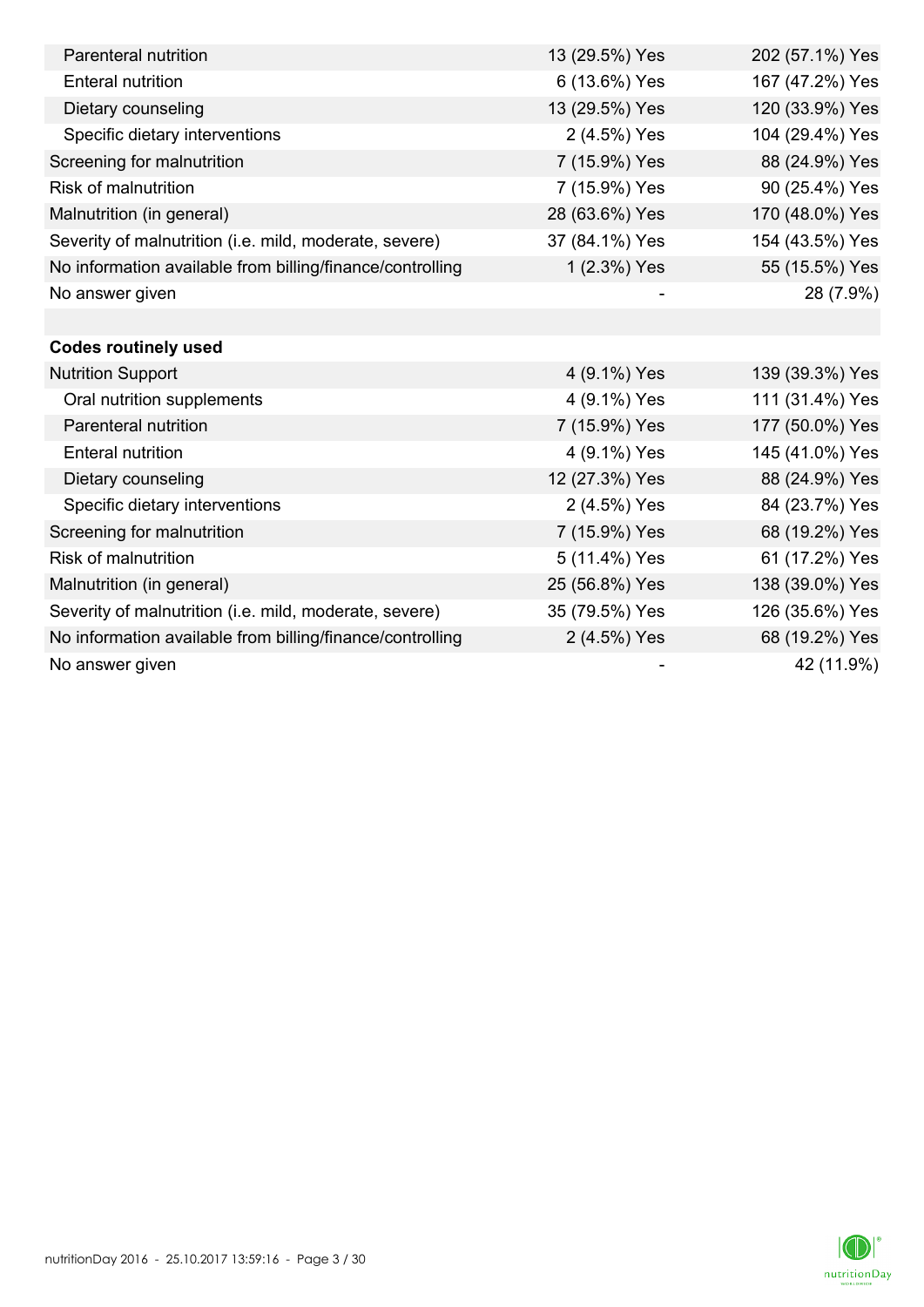# *II. Unit organisation and structures ("Sheet 1a/1b"):*

|                                                                       | <b>YOUR RESULTS</b> | <b>REFERENCE RESULTS</b> |
|-----------------------------------------------------------------------|---------------------|--------------------------|
|                                                                       |                     |                          |
| Internal Medicine / General                                           | 27 (40.3%)          | 92 (20.0%)               |
| Internal Medicine / Cardiology                                        | 14 (20.9%)          | 26 (5.7%)                |
| Internal Medicine / Gastroenterology & hepatology                     | 1(1.5%)             | 31 (6.8%)                |
| Internal Medicine / Geriatrics                                        | $2(3.0\%)$          | 37 (8.1%)                |
| Internal Medicine / Infectious diseases                               |                     | $5(1.1\%)$               |
| Internal Medicine / Nephrology                                        | $1(1.5\%)$          | $5(1.1\%)$               |
| Internal Medicine / Oncology (incl. radiotherapy)                     | $2(3.0\%)$          | 35 (7.6%)                |
| Interdisciplinary                                                     |                     | $21(4.6\%)$              |
| Long term care                                                        |                     | 7(1.5%)                  |
| Neurology                                                             | $2(3.0\%)$          | $14(3.1\%)$              |
| Surgery / General                                                     | $4(6.0\%)$          | 82 (17.9%)               |
| Surgery/ Cardiac/Vascular/Thoracic                                    | $1(1.5\%)$          | $6(1.3\%)$               |
| Surgery / Neurosurgery                                                | $1(1.5\%)$          | $4(0.9\%)$               |
| Surgery / Orthopedic                                                  | $6(9.0\%)$          | 19 (4.1%)                |
| Trauma                                                                |                     | 7(1.5%)                  |
| Ear Nose Throat (ENT)                                                 |                     | 7(1.5%)                  |
| Gynecology / Obstetrics                                               |                     | 10 (2.2%)                |
| Pediatrics                                                            | $1(1.5\%)$          |                          |
| Psychiatry                                                            |                     | $3(0.7\%)$               |
| <b>Others</b>                                                         | 5(7.5%)             | 48 (10.5%)               |
|                                                                       |                     |                          |
| 2. Number of registered inpatients at noon                            | 25 [19-30]          | 24 [17-35]               |
|                                                                       |                     |                          |
| 3. Total bed capacity of the unit                                     | 34 [26-41]          | 31 [25-44]               |
|                                                                       |                     |                          |
| 4. Number of each type of staff in the unit for TODAY's morning shift |                     |                          |
|                                                                       |                     |                          |
| <b>Fully trained</b>                                                  |                     |                          |
| <b>Medical doctors</b>                                                | $4[2-6]$            | $4[2-8]$                 |
| <b>Nurses</b>                                                         | $6[5-8]$            | $5[4-8]$                 |
| Nursing aides                                                         | $3[2-4]$            | $2[1-4]$                 |
| <b>Dieticians</b>                                                     | $1[1-1]$            | $1 [0-1]$                |
| <b>Nutritionists</b>                                                  | $0 [0-0]$           | $0 [0-1]$                |
| Administrative staff                                                  | $2[1-2]$            | $1[0-2]$                 |
| Other staff involved in patient care                                  | $3[2-4]$            | $1[0-3]$                 |
|                                                                       |                     |                          |
| In training                                                           |                     |                          |
| <b>Medical doctors</b>                                                | $3[2-6]$            | $1 [0-3]$                |
| <b>Medical students</b>                                               | $2[1-5]$            | $1[0-2]$                 |
| <b>Nurses</b>                                                         | $0 [0-1]$           | $1 [0-3]$                |

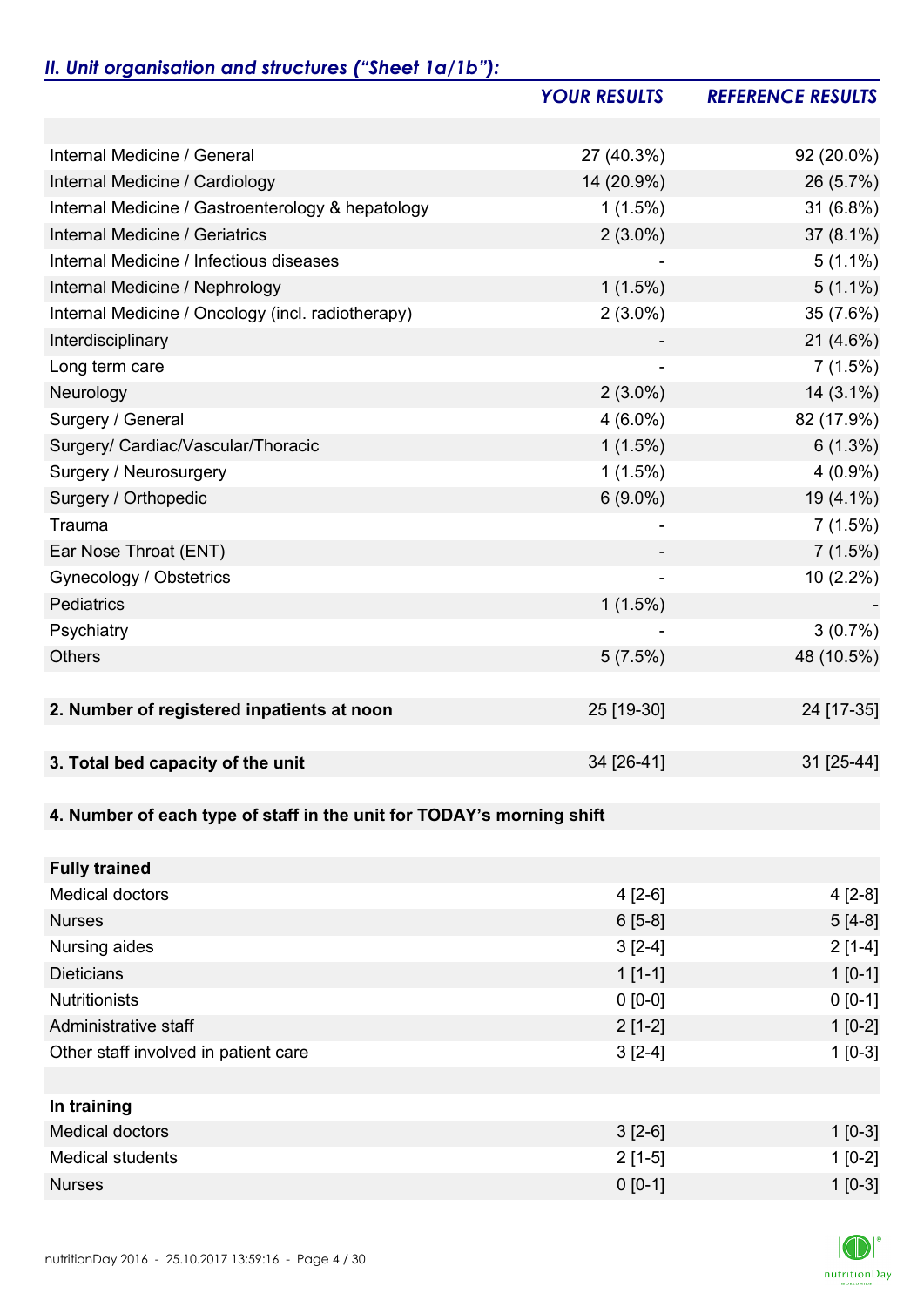| Nursing aides                                                                                       | $0 [0-0]$      | $0[0-0]$        |
|-----------------------------------------------------------------------------------------------------|----------------|-----------------|
| <b>Dieticians</b>                                                                                   | $0[0-1]$       | $0 [0-0]$       |
| <b>Nutritionists</b>                                                                                | $0 [0-0]$      | $0[0-0]$        |
| Other staff involved in patient care                                                                | $0 [0-0]$      | $0 [0-0]$       |
|                                                                                                     |                |                 |
| 5. Is there a nutrition support team in your hospital<br>available?                                 | 15 (23.8%) Yes | 323 (73.6%) Yes |
| 6. Does the unit have a nutrition care strategy?                                                    | 42 (66.7%) Yes | 316 (72.0%) Yes |
| 7. Is there a person in your unit responsible for<br>nutrition care?                                | 55 (87.3%) Yes | 317 (72.2%) Yes |
| 8. Is there a dietician, nutritionist or dietetic assistant<br>available for your unit?             | 63 (100%) Yes  | 395 (90.0%) Yes |
| 9. Is specific staff responsible for providing feeding<br>assistance to patients during meal times? | 50 (79.4%) Yes | 268 (61.0%) Yes |
| 10. How do you MAINLY screen/monitor patients for malnutrition?                                     |                |                 |
|                                                                                                     |                |                 |
| At admission                                                                                        |                |                 |
| No routine screening                                                                                | 2 (3.0%) Yes   | 45 (9.8%) Yes   |
| No fixed criteria                                                                                   | 1 (1.5%) Yes   | 10 (2.2%) Yes   |
| Experience / visual assessment only                                                                 | 2 (3.0%) Yes   | 43 (9.4%) Yes   |
| Weighing / BMI only                                                                                 | 5 (7.5%) Yes   | 66 (14.4%) Yes  |
| <b>Nutritional Risk Screening (NRS) 2002</b>                                                        | 6 (9.0%) Yes   | 131 (28.5%) Yes |
| Malnutrition Universal Screening Tool (MUST)                                                        | 3 (4.5%) Yes   | 28 (6.1%) Yes   |
| Malnutrition Screening tool (MST)                                                                   | 37 (55.2%) Yes | 42 (9.2%) Yes   |
| <b>SNAQ</b>                                                                                         | 1 (1.5%) Yes   | 2 (0.44%) Yes   |
| Other formal tool                                                                                   | 6 (9.0%) Yes   | 70 (15.3%) Yes  |
| I do not know                                                                                       |                | 2 (0.44%) Yes   |
| Missing                                                                                             | $4(6.0\%)$     | 20 (4.4%)       |
|                                                                                                     |                |                 |
| <b>During hospital stay</b>                                                                         |                |                 |
| No routine monitoring                                                                               | 6 (9.0%) Yes   | 43 (9.4%) Yes   |
| No fixed criteria                                                                                   | 11 (16.4%) Yes | 44 (9.6%) Yes   |
| Experience / visual assessment only                                                                 | 13 (19.4%) Yes | 90 (19.6%) Yes  |
| Weighing / BMI only                                                                                 | 4 (6.0%) Yes   | 132 (28.8%) Yes |
| Other formal tool                                                                                   | 29 (43.3%) Yes | 121 (26.4%) Yes |
| I do not know                                                                                       |                | 9 (2.0%) Yes    |
| Missing                                                                                             | $4(6.0\%)$     | 20 (4.4%)       |
|                                                                                                     |                |                 |
| 11a. Do you routinely use guidelines or standards for<br>nutrition care?                            | 63 (100%) Yes  | 343 (78.7%) Yes |

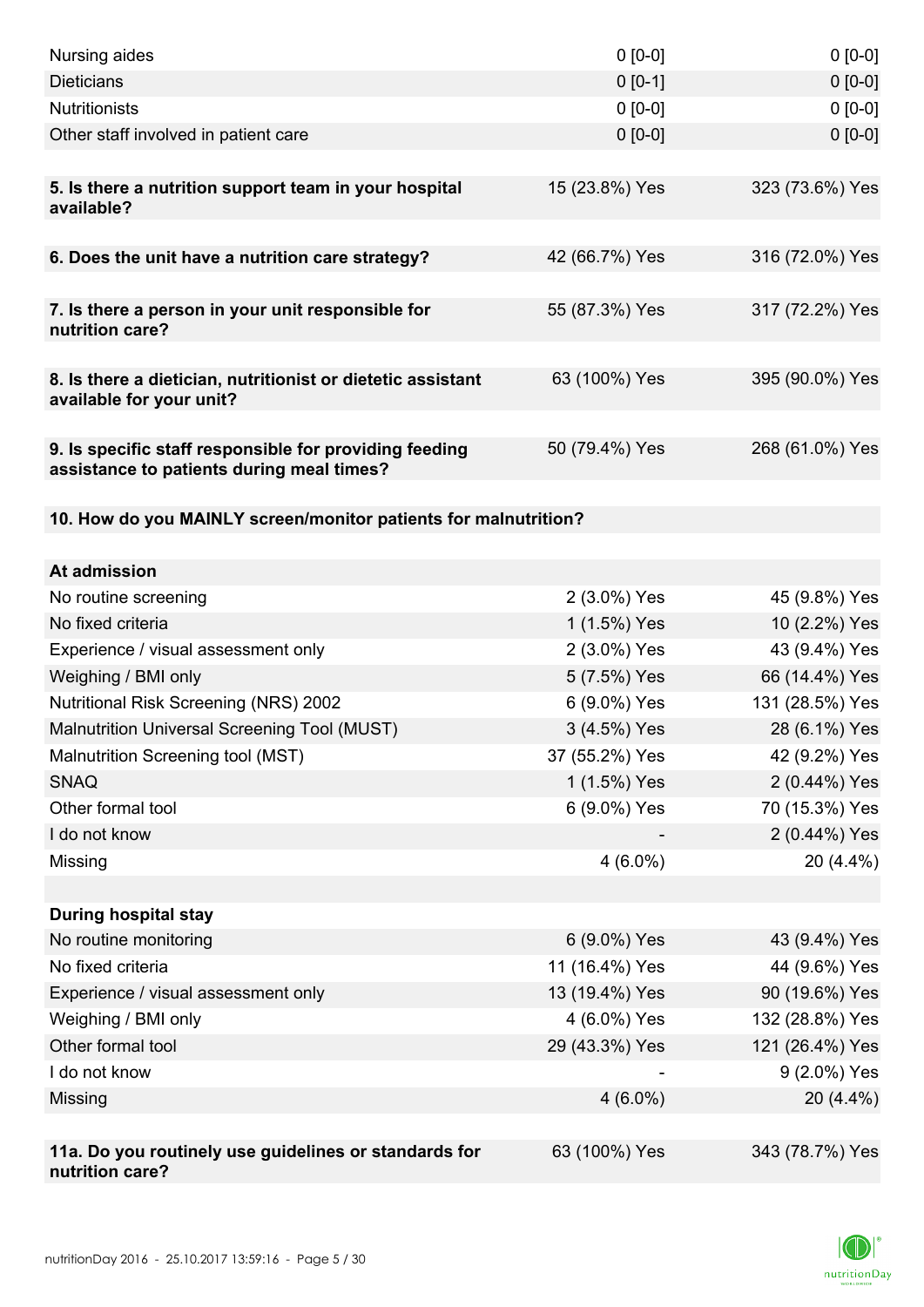| 11b. If yes, which one is mainly used?                            |                |                 |
|-------------------------------------------------------------------|----------------|-----------------|
| International guidelines                                          |                | 86 (25.1%) Yes  |
| National guidelines                                               | 37 (58.7%) Yes | 56 (16.3%) Yes  |
| Standards on hospital level                                       | 8 (12.7%) Yes  | 115 (33.5%) Yes |
| Standards on unit level                                           | 1 (1.6%) Yes   | 23 (6.7%) Yes   |
| Individual patient nutrition care plans                           | 16 (25.4%) Yes | 56 (16.3%) Yes  |
| Other                                                             | 1 (1.6%) Yes   | 4 (1.2%) Yes    |
| Missing                                                           |                | 3(0.87%)        |
|                                                                   |                |                 |
| 12. What is routinely done in your unit for given patient groups? |                |                 |
|                                                                   |                |                 |
| At risk                                                           |                |                 |
| Watchful waiting                                                  | 8 (11.9%) Yes  | 139 (30.3%) Yes |
| Discuss nutrition care activities during ward rounds              | 29 (43.3%) Yes | 192 (41.8%) Yes |
| Develop an individual nutrition care plan                         | 56 (83.6%) Yes | 246 (53.6%) Yes |
| Initiate treatment / nutrition intervention                       | 58 (86.6%) Yes | 277 (60.3%) Yes |
| Consult a nutrition expert (dietician, nutritionist, etc.)        | 58 (86.6%) Yes | 285 (62.1%) Yes |
| Consult a medical professional                                    | 25 (37.3%) Yes | 172 (37.5%) Yes |
| Calculate energy requirements                                     | 54 (80.6%) Yes | 232 (50.5%) Yes |
| Calculate protein requirements                                    | 54 (80.6%) Yes | 226 (49.2%) Yes |
|                                                                   |                |                 |
| <b>Malnourished</b>                                               |                |                 |
| Watchful waiting                                                  | 5 (7.5%) Yes   | 98 (21.4%) Yes  |
| Discuss nutrition care activities during ward rounds              | 23 (34.3%) Yes | 208 (45.3%) Yes |
| Develop an individual nutrition care plan                         | 45 (67.2%) Yes | 258 (56.2%) Yes |
| Initiate treatment / nutrition intervention                       | 48 (71.6%) Yes | 304 (66.2%) Yes |
| Consult a nutrition expert (dietician, nutritionist, etc.)        | 52 (77.6%) Yes | 284 (61.9%) Yes |
| Consult a medical professional                                    | 31 (46.3%) Yes | 183 (39.9%) Yes |
| Calculate energy requirements                                     | 47 (70.1%) Yes | 261 (56.9%) Yes |
| Calculate protein requirements                                    | 47 (70.1%) Yes | 257 (56.0%) Yes |
|                                                                   |                |                 |
| <b>Every patient</b>                                              |                |                 |
| Watchful waiting                                                  | 27 (40.3%) Yes | 193 (42.0%) Yes |
| Discuss nutrition care activities during ward rounds              | 25 (37.3%) Yes | 126 (27.5%) Yes |
| Develop an individual nutrition care plan                         | 6 (9.0%) Yes   | 74 (16.1%) Yes  |
| Initiate treatment / nutrition intervention                       | 3 (4.5%) Yes   | 57 (12.4%) Yes  |
| Consult a nutrition expert (dietician, nutritionist, etc.)        | 2 (3.0%) Yes   | 73 (15.9%) Yes  |
| Consult a medical professional                                    | 19 (28.4%) Yes | 101 (22.0%) Yes |
| Calculate energy requirements                                     | 5 (7.5%) Yes   | 50 (10.9%) Yes  |
| Calculate protein requirements                                    | 5 (7.5%) Yes   | 44 (9.6%) Yes   |
|                                                                   |                |                 |
| <b>Never</b>                                                      |                |                 |
| Watchful waiting                                                  | 9 (13.4%) Yes  | 34 (7.4%) Yes   |
| Discuss nutrition care activities during ward rounds              | 5 (7.5%) Yes   | 38 (8.3%) Yes   |

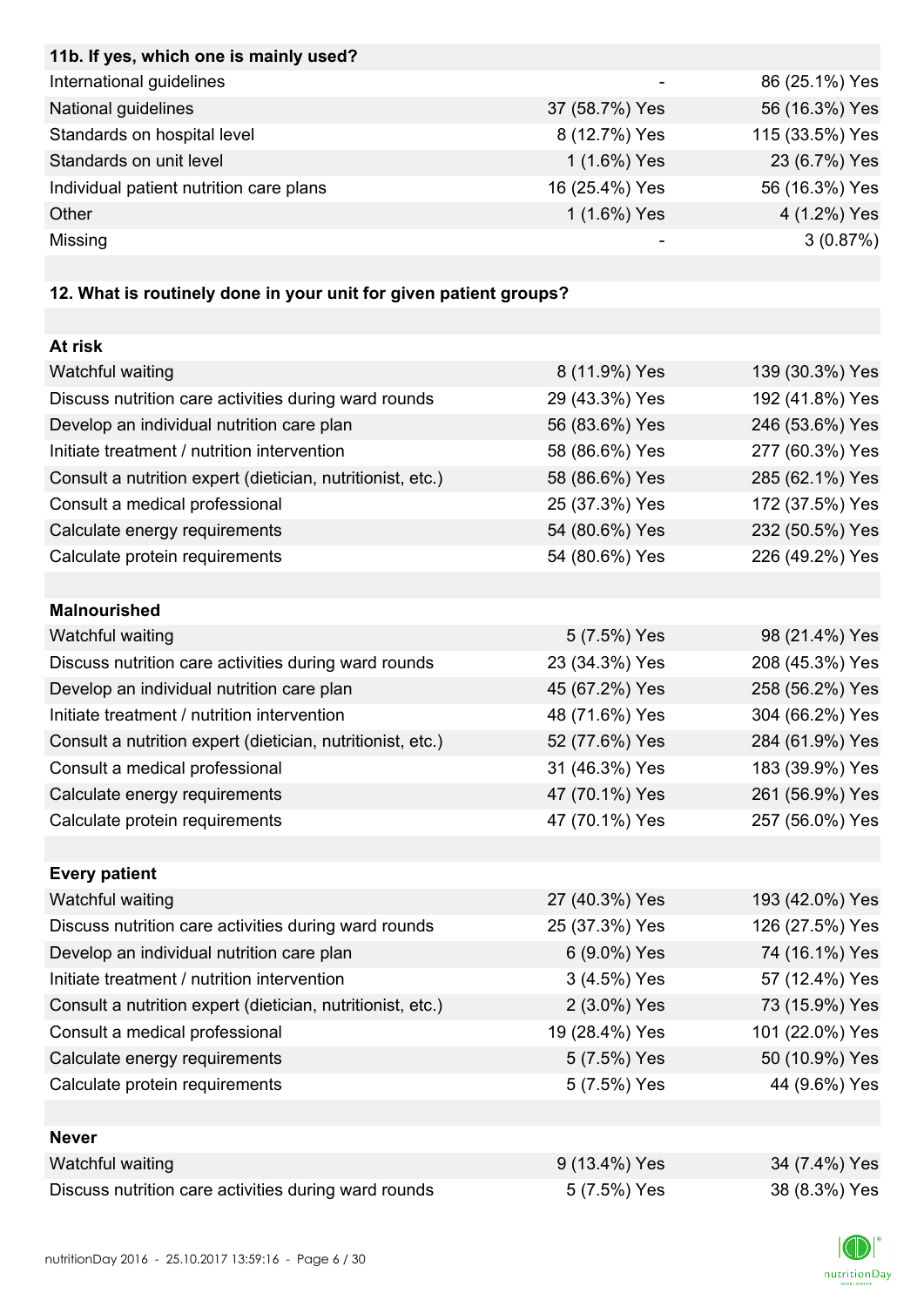| Develop an individual nutrition care plan                          |                | 31 (6.8%) Yes   |
|--------------------------------------------------------------------|----------------|-----------------|
| Initiate treatment / nutrition intervention                        |                | 6 (1.3%) Yes    |
| Consult a nutrition expert (dietician, nutritionist, etc.)         |                | 8 (1.7%) Yes    |
| Consult a medical professional                                     | 1 (1.5%) Yes   | 49 (10.7%) Yes  |
| Calculate energy requirements                                      |                | 50 (10.9%) Yes  |
| Calculate protein requirements                                     |                | 54 (11.8%) Yes  |
|                                                                    |                |                 |
| I do not know                                                      |                |                 |
| Watchful waiting                                                   | 7 (10.4%) Yes  | 20 (4.4%) Yes   |
| Discuss nutrition care activities during ward rounds               | 1 (1.5%) Yes   | 10 (2.2%) Yes   |
| Develop an individual nutrition care plan                          |                | 5 (1.1%) Yes    |
| Initiate treatment / nutrition intervention                        |                | 4 (0.87%) Yes   |
| Consult a nutrition expert (dietician, nutritionist, etc.)         |                | 4 (0.87%) Yes   |
| Consult a medical professional                                     | 4 (6.0%) Yes   | 18 (3.9%) Yes   |
| Calculate energy requirements                                      |                | 11 (2.4%) Yes   |
| Calculate protein requirements                                     | $\overline{a}$ | 13 (2.8%) Yes   |
|                                                                    |                |                 |
| 13. When do you routinely weigh your patients?                     |                |                 |
| at admission                                                       | 55 (82.1%) Yes | 291 (63.4%) Yes |
| Within 24 hours                                                    | 12 (17.9%) Yes | 64 (13.9%) Yes  |
| Within 48 hours                                                    |                | 20 (4.4%) Yes   |
| Within 72 hours                                                    | ۰              | 13 (2.8%) Yes   |
| Every week                                                         | 14 (20.9%) Yes | 152 (33.1%) Yes |
| Occasionally                                                       | 6 (9.0%) Yes   | 59 (12.9%) Yes  |
| When requested                                                     | 31 (46.3%) Yes | 207 (45.1%) Yes |
| At discharge                                                       |                | 20 (4.4%) Yes   |
| Never                                                              | 1 (1.5%) Yes   | 8 (1.7%) Yes    |
| I do not know                                                      |                | 1 (0.22%) Yes   |
| No answer given                                                    | $3(5.0\%)$     | 22 (4.8%)       |
|                                                                    |                |                 |
| 14. What do you do to support adequate food intake of patients?    |                |                 |
| Offer additional meals or in between snacks                        | 54 (80.6%) Yes | 338 (73.6%) Yes |
| Offer meal choices                                                 | 61 (91.0%) Yes | 336 (73.2%) Yes |
| Offer different portion sizes                                      | 37 (55.2%) Yes | 282 (61.4%) Yes |
| Consider food presentation                                         | 40 (59.7%) Yes | 192 (41.8%) Yes |
| Change food texture/consistency as needed                          | 59 (88.1%) Yes | 376 (81.9%) Yes |
| Consider patient problems with eating and drinking                 | 57 (85.1%) Yes | 372 (81.0%) Yes |
| Ensure that mealtimes are undisturbed/protected<br>mealtime policy | 4 (6.0%) Yes   | 51 (11.1%) Yes  |
| Promote positive eating environment                                | 9 (13.4%) Yes  | 82 (17.9%) Yes  |
| Consider cultural/religious preferences                            | 22 (32.8%) Yes | 188 (41.0%) Yes |
| Consider patient allergies / intolerances                          | 24 (35.8%) Yes | 214 (46.6%) Yes |
| Other                                                              | 4 (6.0%) Yes   | 29 (6.3%) Yes   |
| I do not know                                                      | 1 (1.5%) Yes   | 6 (1.3%) Yes    |
| No answer given                                                    | $4(6.0\%)$     | 20 (4.4%)       |

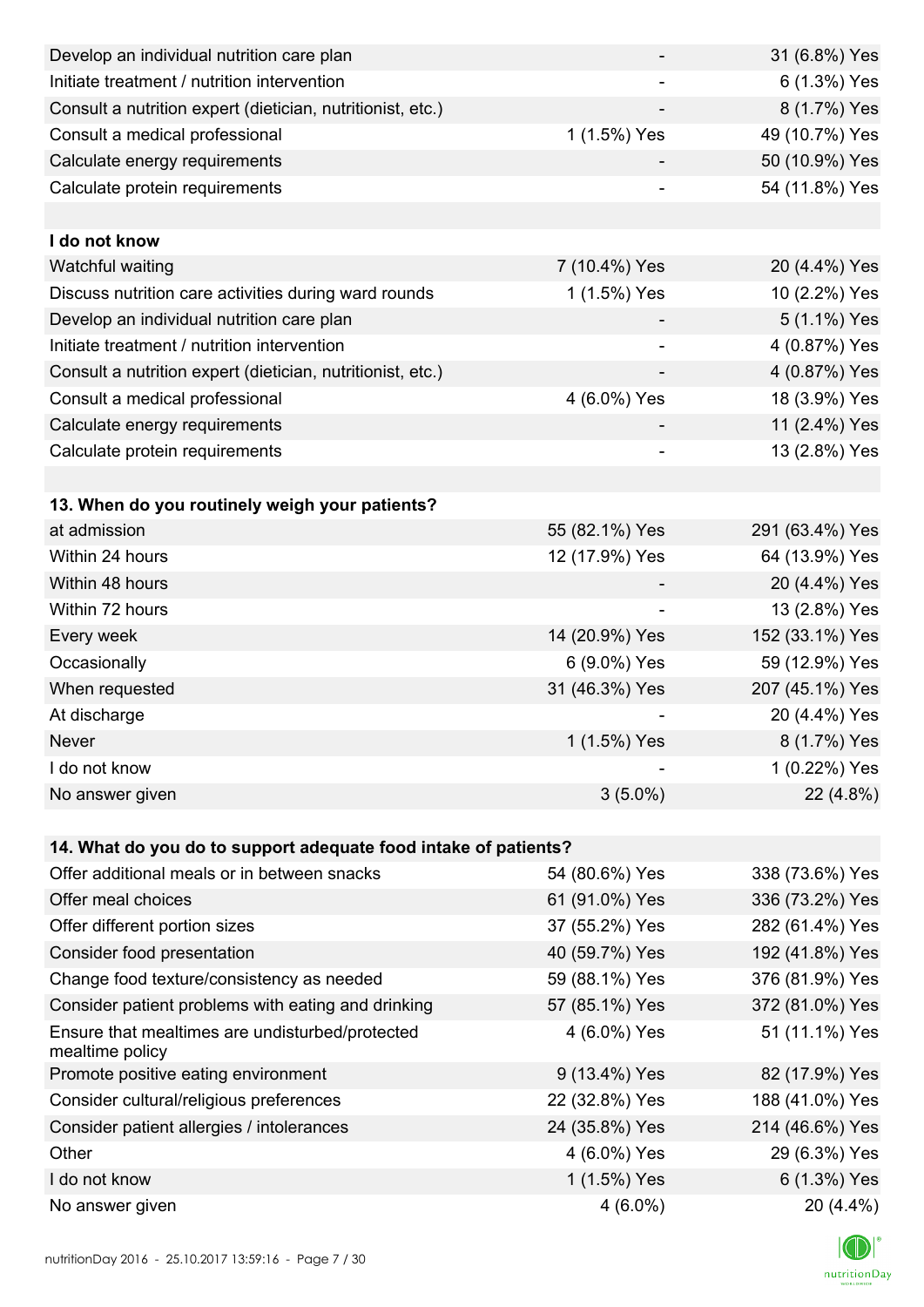| 15. Which nutrition-related standards or routine activities exist in your unit?    |                |                 |
|------------------------------------------------------------------------------------|----------------|-----------------|
| Nutrition training is available                                                    | 31 (46.3%) Yes | 257 (56.0%) Yes |
| Reporting of nutrition related information to hospital<br>managers                 | 43 (64.2%) Yes | 201 (43.8%) Yes |
| Quality indicators are recorded and reported to national<br>or regional level      | 26 (38.8%) Yes | 123 (26.8%) Yes |
| Quality indicators are used for internal benchmarking                              | 40 (59.7%) Yes | 166 (36.2%) Yes |
| Patient feedback about food and food service is collected<br>using a questionnaire | 53 (79.1%) Yes | 291 (63.4%) Yes |
| None                                                                               | 1 (1.5%) Yes   | 21 (4.6%) Yes   |
| I do not know                                                                      | 1 (1.5%) Yes   | 11 (2.4%) Yes   |
| No answer given                                                                    | $6(9.0\%)$     | 36 (7.8%)       |
|                                                                                    |                |                 |
| 16. At admission what is asked and documented?                                     |                |                 |
| Change in weight                                                                   | 62 (92.5%) Yes | 358 (78.0%) Yes |
| Eating habits/difficulties                                                         | 54 (80.6%) Yes | 336 (73.2%) Yes |
| Nutrition before admission                                                         | 44 (65.7%) Yes | 260 (56.6%) Yes |
| None                                                                               |                | 9 (2.0%) Yes    |
| I do not know                                                                      |                | 5 (1.1%) Yes    |
| No answer given                                                                    | $4(6.0\%)$     | 38 (8.3%)       |
|                                                                                    |                |                 |

### **17. On what forms is there a specific part about eating, nutrition or malnutrition?**

| a. Patient Record has a section for                                                  |                |                 |
|--------------------------------------------------------------------------------------|----------------|-----------------|
| indicating if the patient is malnourished or at risk of<br>malnutrition              | 45 (67.2%) Yes | 323 (70.4%) Yes |
| nutrition treatment                                                                  | 49 (73.1%) Yes | 270 (58.8%) Yes |
| None                                                                                 | 2 (3.0%) Yes   | 30 (6.5%) Yes   |
| I do not know                                                                        | 49 (73.1%) Yes | 270 (58.8%) Yes |
|                                                                                      |                |                 |
| b. Discharge Letter                                                                  |                |                 |
| summarizes nutrition treatment received during stay                                  | 18 (26.9%) Yes | 162 (35.3%) Yes |
| makes future nutrition-related recommendations                                       | 32 (47.8%) Yes | 258 (56.2%) Yes |
| None                                                                                 | 13 (19.4%) Yes | 56 (12.2%) Yes  |
| I do not know                                                                        | 8 (11.9%) Yes  | 23 (5.0%) Yes   |
|                                                                                      |                |                 |
| 18. Do you provide brochures about malnutrition to at<br>risk/malnourished patients? | 7 (12.1%) Yes  | 162 (43.9%) Yes |
|                                                                                      |                |                 |
| 19. Who filled in this sheet?                                                        |                |                 |
| Head staff                                                                           | 6 (9.0%) Yes   | 117 (25.5%) Yes |
| Dietician                                                                            | 61 (91.0%) Yes | 236 (51.4%) Yes |
| <b>Nurse</b>                                                                         | 2 (3.0%) Yes   | 124 (27.0%) Yes |
| Physician                                                                            |                | 72 (15.7%) Yes  |
| Administrative staff                                                                 | 1 (1.5%) Yes   | 4 (0.87%) Yes   |
|                                                                                      |                |                 |

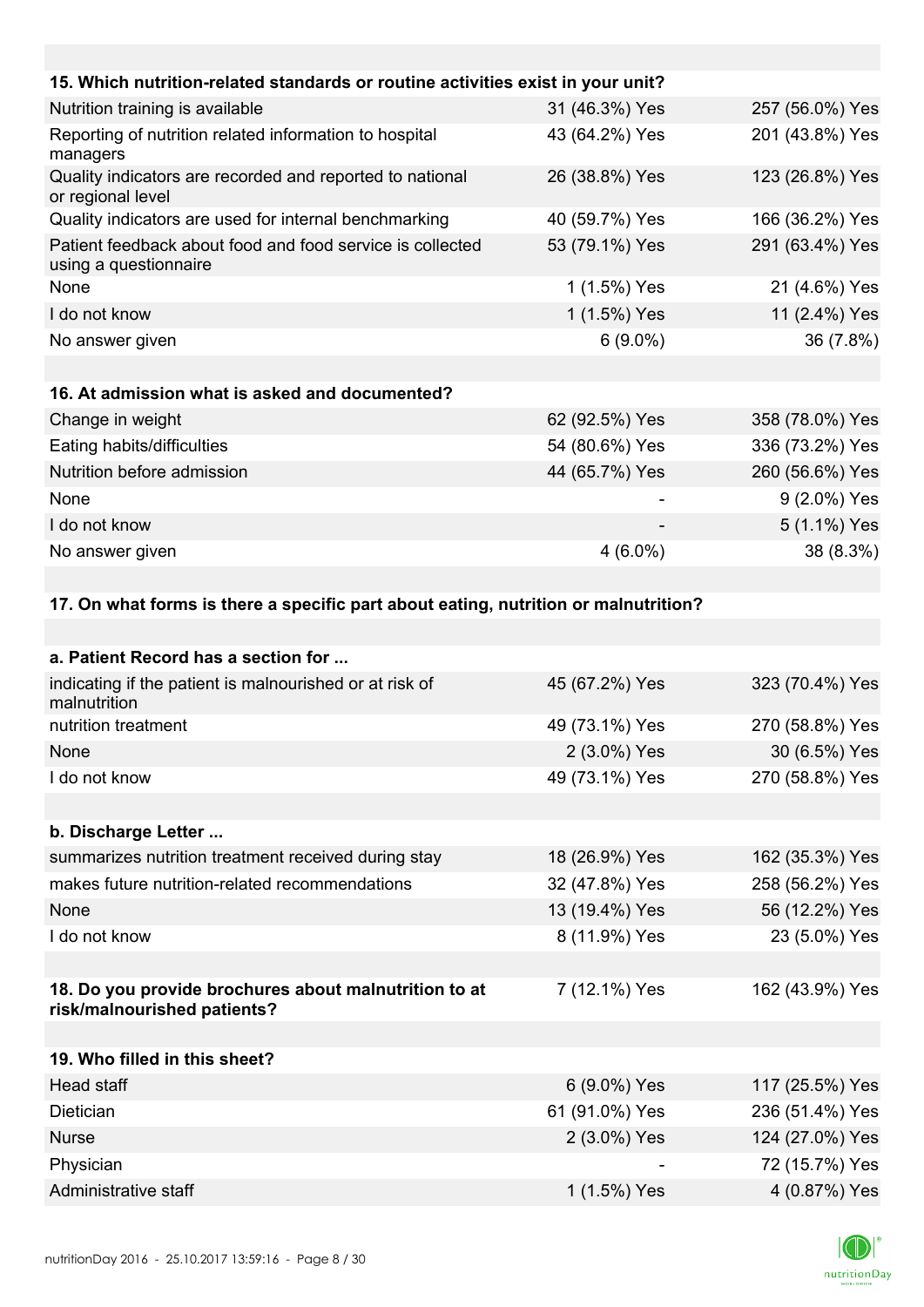| Other         | -                        | 7 (1.5%) Yes             |
|---------------|--------------------------|--------------------------|
| None          | $\overline{\phantom{0}}$ | $\overline{\phantom{0}}$ |
| I do not know | $\overline{\phantom{0}}$ | 3 (0.65%) Yes            |

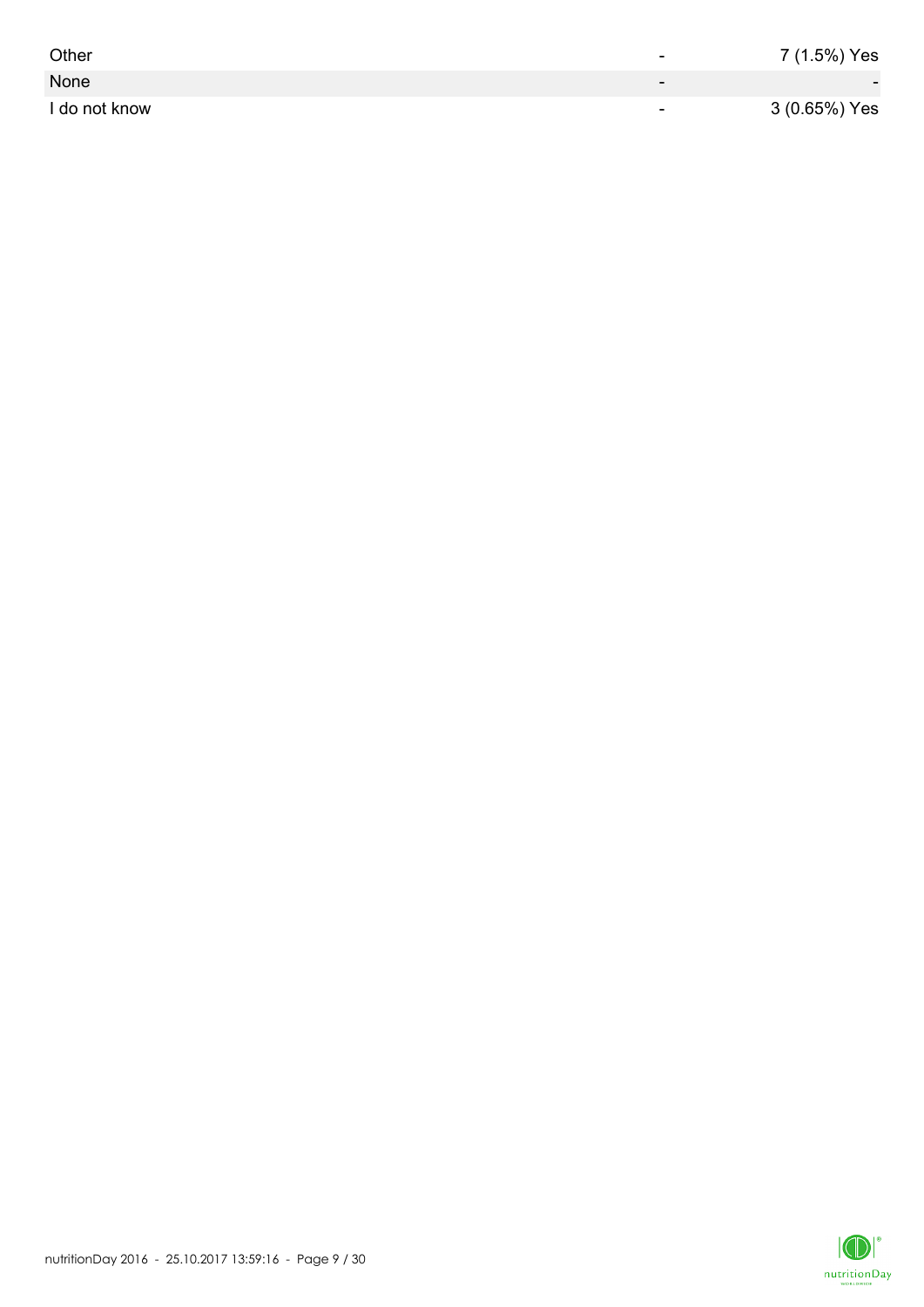|                                                                                         | <b>YOUR RESULTS</b> | <b>REFERENCE RESULTS</b> |
|-----------------------------------------------------------------------------------------|---------------------|--------------------------|
|                                                                                         |                     |                          |
| Total                                                                                   | 957                 | 8743                     |
| Age                                                                                     | 66 [53-78]          | 67 [53-78]               |
| Female                                                                                  | 552 (57.7%)         | 4410 (50.4%)             |
| Weight                                                                                  | 81.5±26.1           | 69.1±18.8                |
| Height                                                                                  | 168±12              | 164±10                   |
| <b>BMI</b>                                                                              | $29.0 + 8.6$        | $25.5 \pm 6.0$           |
| 1. This hospital admission was                                                          |                     |                          |
| planned                                                                                 | 154 (16.1%)         | 3052 (34.9%)             |
| an emergency                                                                            | 692 (72.3%)         | 5037 (57.6%)             |
| I do not know                                                                           | 111 (11.6%)         | 654 (7.5%)               |
| No answer given                                                                         |                     |                          |
|                                                                                         |                     |                          |
| 2a. Diagnosis at admission                                                              |                     |                          |
| 0100 Infectious and parasitic diseases                                                  | 105 (11.0%)         | 801 (9.2%)               |
| 0200 Neoplasms                                                                          | 59 (6.2%)           | 1381 (15.8%)             |
| 0300 Blood and bloodforming organs and the immune<br>mechanism                          | 56 (5.9%)           | 578 (6.6%)               |
| 0400 Endocrine, nutritional and metabolic diseases                                      | 132 (13.8%)         | 1043 (11.9%)             |
| 0500 Mental health                                                                      | 47 (4.9%)           | 333 (3.8%)               |
| 0600 Nervous system                                                                     | 43 (4.5%)           | 762 (8.7%)               |
| 0700 Eye and adnexa                                                                     | 5(0.52%)            | 131 (1.5%)               |
| 0800 Ear and mastoid process                                                            | $3(0.31\%)$         | 70 (0.80%)               |
| 0900 Circulatory system                                                                 | 247 (25.8%)         | 1723 (19.7%)             |
| 1000 Respiratory system                                                                 | 221 (23.1%)         | 1358 (15.5%)             |
| 1100 Digestive system                                                                   | 192 (20.1%)         | 2210 (25.3%)             |
| 1200 Skin and subcutaneous tissue                                                       | 67 (7.0%)           | 424 (4.8%)               |
| 1300 Musculoskeletal system and connective tissue                                       | 125 (13.1%)         | 1276 (14.6%)             |
| 1400 Genitourinary system                                                               | 71 (7.4%)           | 809 (9.3%)               |
| 1500 Pregnancy, childbirth and the puerperium                                           | $8(0.84\%)$         | 123 (1.4%)               |
| 1600 Conditions originating in the perinatal period                                     | $1(0.10\%)$         | 21 (0.24%)               |
| 1700 Congenital/chromosomal abnormalities                                               | $1(0.10\%)$         | $9(0.10\%)$              |
| 1800 Symptoms, signs, abnormal clinical/lab findings                                    | 100 (10.4%)         | 391 (4.5%)               |
| 1900 Injury, poisoning                                                                  | 45 (4.7%)           | 276 (3.2%)               |
| 2000 External causes of morbidity and mortality (e.g.<br>transport accidents, assaults) | 6(0.63%)            | 156 (1.8%)               |
| 2100 Factors influencing health status and contact with<br>health services              | $21(2.2\%)$         | 210 (2.4%)               |
| No answer given                                                                         |                     |                          |
|                                                                                         |                     |                          |
| 3. Which conditions/comorbidities does this patient have?                               |                     |                          |
| Cardiac insufficiency                                                                   | 416 (47.0%)         | 1569 (22.2%)             |

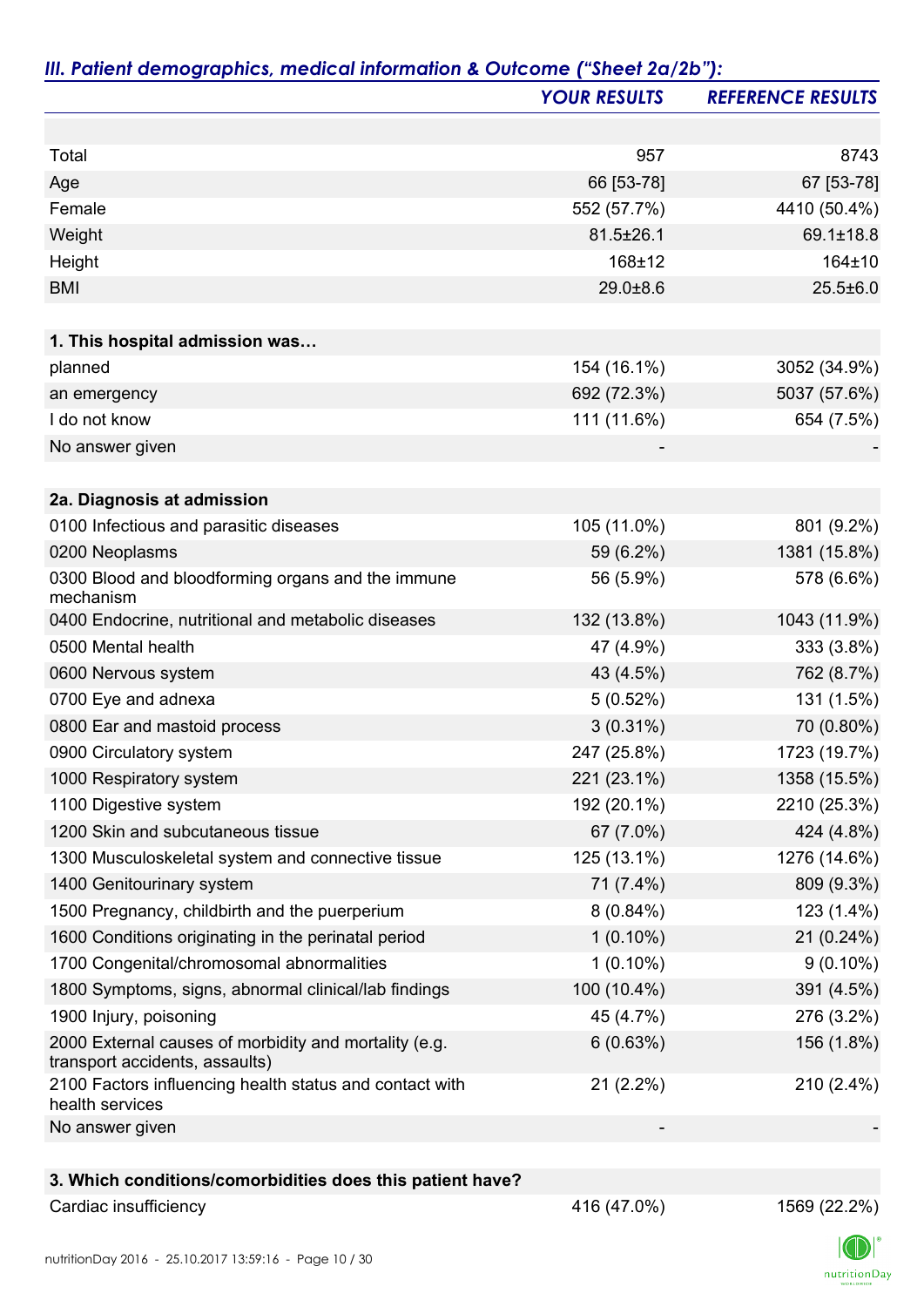| Myocardial infarction                                | 55 (6.6%)   | 394 (5.8%)   |
|------------------------------------------------------|-------------|--------------|
| Chronic lung disease                                 | 219 (25.6%) | 1080 (15.5%) |
| Cerebral vascular disease                            | 98 (11.6%)  | 745 (10.9%)  |
| Peripheral vascular disease                          | 88 (10.6%)  | 869 (12.6%)  |
| Chronic liver disease                                | 36 (4.4%)   | 441 (6.5%)   |
| Chronic kidney disease                               | 137 (16.3%) | 821 (11.9%)  |
| <b>Diabetes</b>                                      | 302 (35.3%) | 1899 (26.8%) |
| Cancer                                               | 124 (14.8%) | 1733 (24.8%) |
| Infection                                            | 152 (18.3%) | 1103 (15.8%) |
| Dementia                                             | 44 (5.3%)   | 374 (5.5%)   |
| Major depressive disorder                            | 68 (8.3%)   | 377 (5.6%)   |
| Other chronic mental disorder                        | 75 (9.1%)   | 378 (5.6%)   |
| Other chronic disease                                | 315 (36.6%) | 1968 (27.8%) |
| None                                                 | 92 (9.6%)   | 1394 (15.9%) |
|                                                      |             |              |
| 4a. Previous operation during this hospital stay     |             |              |
| Yes, planned                                         | 115 (12.0%) | 1743 (19.9%) |
| Yes, acute                                           | 76 (7.9%)   | 539 (6.2%)   |
| <b>No</b>                                            | 736 (76.9%) | 6145 (70.3%) |
| I do not know                                        | 14 (1.5%)   | 126 (1.4%)   |
| Missing                                              | 16 (1.7%)   | 190 (2.2%)   |
|                                                      |             |              |
| Days since operation                                 | $2[1-4]$    | 4 [1-13]     |
|                                                      |             |              |
| 4b. Planned operation during this hospital stay      |             |              |
| Yes, today or tomorrow                               | 39 (4.1%)   | 738 (8.4%)   |
| Yes, later                                           | 14 (1.5%)   | 513 (5.9%)   |
| No                                                   | 863 (90.2%) | 6496 (74.3%) |
| I do not know                                        | 19 (2.0%)   | 414 (4.7%)   |
| Missing                                              | 22 (2.3%)   | 582 (6.7%)   |
|                                                      |             |              |
| 5. Previous ICU admission during this hospital stay? | 69 (7.2%)   | 934 (10.7%)  |
| (Yes)                                                |             |              |
|                                                      |             |              |
| 6. Is this patient terminally ill?                   | 54 (5.6%)   | 630 (7.2%)   |
|                                                      |             |              |
| 7. Fluid status                                      |             |              |
| Normal                                               | 645 (67.4%) | 6866 (78.5%) |
| Overloaded                                           | 151 (15.8%) | 500 (5.7%)   |
| Dehydrated                                           | 53 (5.5%)   | 450 (5.1%)   |
| I do not know                                        | 108 (11.3%) | 927 (10.6%)  |
| Missing                                              |             |              |
|                                                      |             |              |
| 8. Number of different medications planned           |             |              |
| Oral                                                 | $7[4-10]$   | $5[2-8]$     |
|                                                      |             | $\sqrt{N}$   |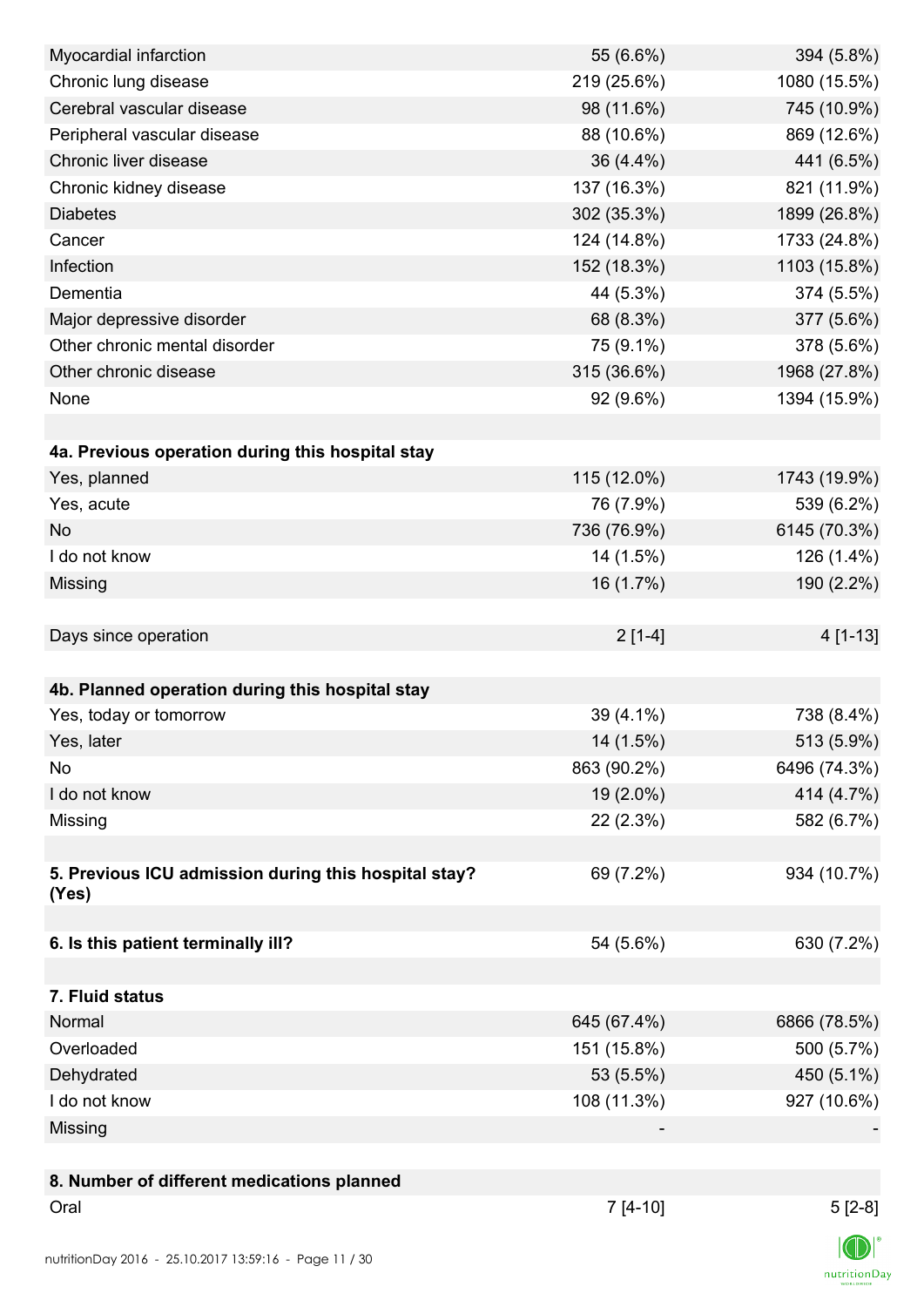| Other                                                                                 | $3[2-5]$    | $2[1-4]$     |
|---------------------------------------------------------------------------------------|-------------|--------------|
|                                                                                       |             |              |
| 9. Was this patient identified as malnourished or at risk of malnutrition?            |             |              |
| Malnourished                                                                          | 72 (7.5%)   | 871 (10.0%)  |
| At risk                                                                               | 103 (10.8%) | 1543 (17.6%) |
| No                                                                                    | 706 (73.8%) | 5642 (64.5%) |
| I do not know                                                                         | 76 (7.9%)   | 687 (7.9%)   |
| Missing                                                                               |             |              |
|                                                                                       |             |              |
| 10. IV Fluids                                                                         |             |              |
| Electrolyte solution (NaCl, Ringers lactate, etc)                                     | 399 (41.7%) | 3469 (39.7%) |
| 5% Glucose solution                                                                   | 70 (7.3%)   | 860 (9.8%)   |
|                                                                                       |             |              |
| 11. Number of ONS drinks planned                                                      | $0 [0-0]$   | $0 [0-0]$    |
|                                                                                       |             |              |
| 12. Nutrition intake                                                                  |             |              |
| Regular hospital food                                                                 | 592 (61.9%) | 4849 (55.5%) |
| Fortified/enriched hospital food                                                      | 16 (1.7%)   | 756 (8.6%)   |
| Protein/energy supplement (e.g. ONS drinks)                                           | 124 (13.0%) | 998 (11.4%)  |
| <b>Enteral nutrition</b>                                                              | 17(1.8%)    | 485 (5.5%)   |
| Parenteral nutrition                                                                  | $17(1.8\%)$ | 479 (5.5%)   |
| Special diet                                                                          | 506 (52.9%) | 3072 (35.1%) |
| None                                                                                  | 35(3.7%)    | 474 (5.4%)   |
|                                                                                       |             |              |
| 13a. All lines and Tubes                                                              |             |              |
| <b>Central Venous</b>                                                                 | 106 (11.1%) | 734 (8.4%)   |
| Peripheral venous access                                                              | 571 (59.7%) | 4122 (47.1%) |
| Nasogastric                                                                           | $10(1.0\%)$ | 258 (3.0%)   |
| Nasojejunal                                                                           | $1(0.10\%)$ | 38 (0.43%)   |
| Nasoduadenal                                                                          |             | 22 (0.25%)   |
| Enterostoma                                                                           | 5(0.52%)    | 42 (0.48%)   |
| Percutaneous endoscopy/surgical gastrostomy                                           | $9(0.94\%)$ | 67 (0.77%)   |
| Percutaneous endoscopy/surgical jejunostomy                                           | $3(0.31\%)$ | 27 (0.31%)   |
| None                                                                                  | 288 (30.1%) | 3894 (44.5%) |
|                                                                                       |             |              |
| 13b. Were there complications with nutrition related lines and tubes since admission? |             |              |
| Yes, previously                                                                       | $4(0.42\%)$ | 87 (1.00%)   |
| Yes, ongoing                                                                          | $1(0.10\%)$ | 80 (0.92%)   |
| No                                                                                    | 874 (91.3%) | 7278 (83.2%) |
| I do not know                                                                         | 54 (5.6%)   | 846 (9.7%)   |
| Missing                                                                               | 24 (2.5%)   | 452 (5.2%)   |
|                                                                                       |             |              |
| 14. Please indicate if any of the following was done for this patient since admission |             |              |
| Energy requirements were determined                                                   | 353 (36.9%) | 3103 (35.5%) |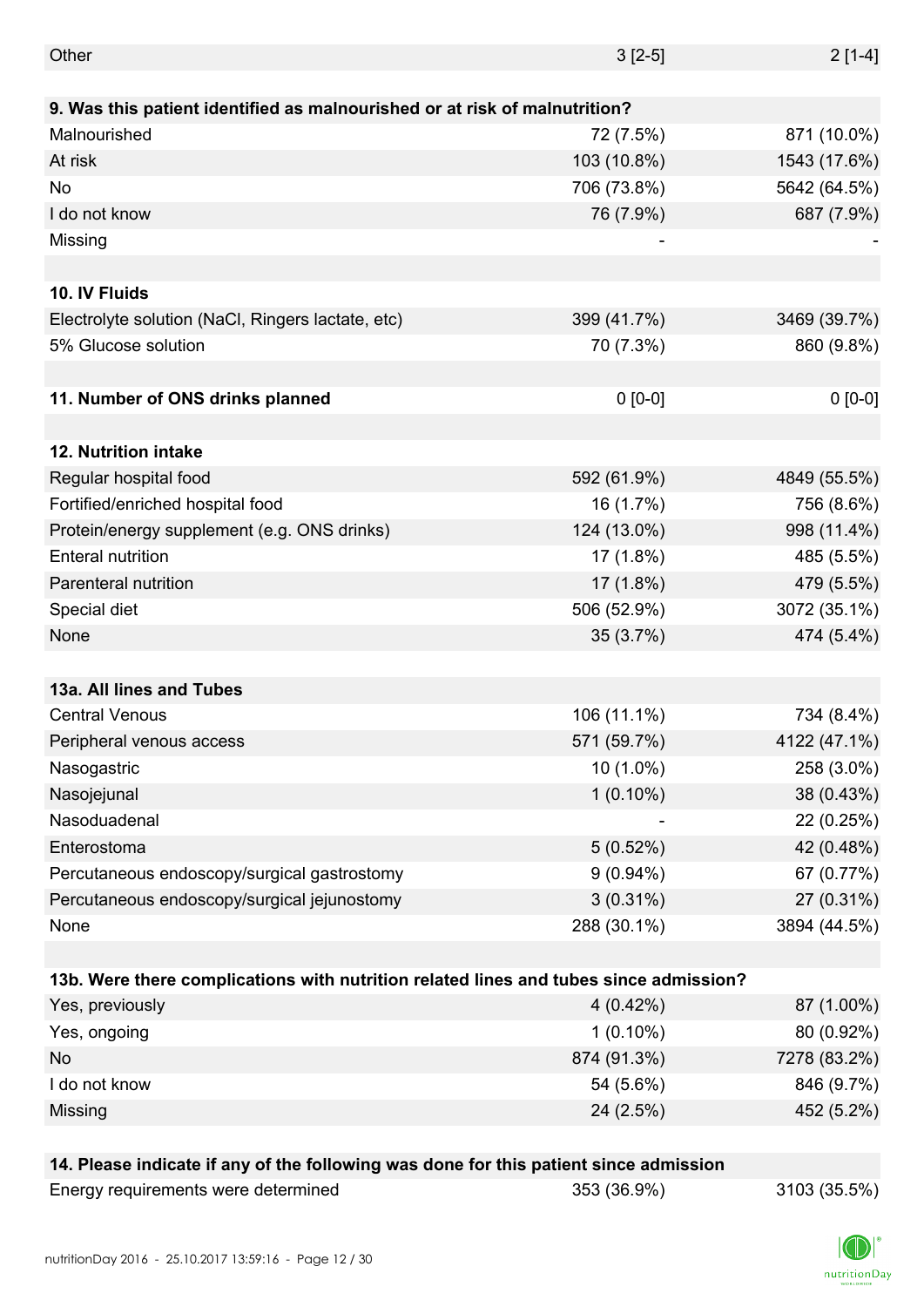| Protein requirements were determined                     | 354 (37.0%) | 2765 (31.6%) |
|----------------------------------------------------------|-------------|--------------|
| Food/Nutrition intake was recorded in the patient record | 683 (71.4%) | 3893 (44.5%) |
| Nutrition treatment plan was developed                   | 396 (41.4%) | 3013 (34.5%) |
| Nutrition expert was consulted                           | 333 (34.8%) | 2890 (33.1%) |
| Malnutrition status is recorded in the patient record    | 229 (23.9%) | 2363 (27.0%) |
| None                                                     |             |              |
|                                                          |             |              |
| 15a. Energy goal                                         |             |              |
| < 500 kcal                                               | 43 (4.5%)   | 268 (3.1%)   |
| 500-999 kcal                                             | $3(0.31\%)$ | 93 (1.1%)    |
| 1000-1499 kcal                                           | 60 (6.3%)   | 884 (10.1%)  |
| 1500-1999 kcal                                           | 206 (21.5%) | 2574 (29.4%) |
| >=2000 kcal                                              | 92 (9.6%)   | 958 (11.0%)  |
| Not determined                                           | 480 (50.2%) | 3200 (36.6%) |
| I do not know                                            | 70 (7.3%)   | 730 (8.3%)   |
| Missing                                                  | $3(0.31\%)$ | 36 (0.41%)   |
|                                                          |             |              |
| 15b. Energy intake                                       |             |              |
| $< 500$ kcal                                             | 83 (8.7%)   | 530 (6.1%)   |
| 500-999 kcal                                             | 63 (6.6%)   | 483 (5.5%)   |
| 1000-1499 kcal                                           | 84 (8.8%)   | 1101 (12.6%) |
| 1500-1999 kcal                                           | 140 (14.6%) | 1928 (22.1%) |
| >=2000 kcal                                              | 44 (4.6%)   | 584 (6.7%)   |
| Not determined                                           | 401 (41.9%) | 2964 (33.9%) |
| I do not know                                            | 137 (14.3%) | 1101 (12.6%) |
| Missing                                                  | 5(0.52%)    | 52 (0.59%)   |
|                                                          |             |              |
| 16. Since admission, this patient's health status has    |             |              |
| Improved                                                 | 465 (48.6%) | 4436 (50.7%) |
| Deteriorated                                             | 37 (3.9%)   | 485 (5.5%)   |
| Remained the same                                        | 231 (24.1%) | 2411 (27.6%) |
| This patient has just been admitted                      | 74 (7.7%)   | 555 (6.3%)   |
| I do not know                                            | 150 (15.7%) | 856 (9.8%)   |
| Missing                                                  |             |              |
|                                                          |             |              |
| Length of hospital stay (days)                           | 7 [4-16]    | 12 [6-24]    |
|                                                          |             |              |
| <b>Outcome Code</b>                                      |             |              |
| 1= Still in the hospital                                 | 22(2.3%)    | 748 (8.6%)   |
| 2= Transferred to another hospital                       | 13 (1.4%)   | 211 (2.4%)   |
| 3= Transferred to long term care                         | 63 (6.6%)   | 360 (4.1%)   |
| 4= Rehabilitation                                        | 98 (10.2%)  | 486 (5.6%)   |
| 5= Discharged home                                       | 588 (61.4%) | 6417 (73.4%) |
| $6 = Death$                                              | 16 (1.7%)   | 260 (3.0%)   |

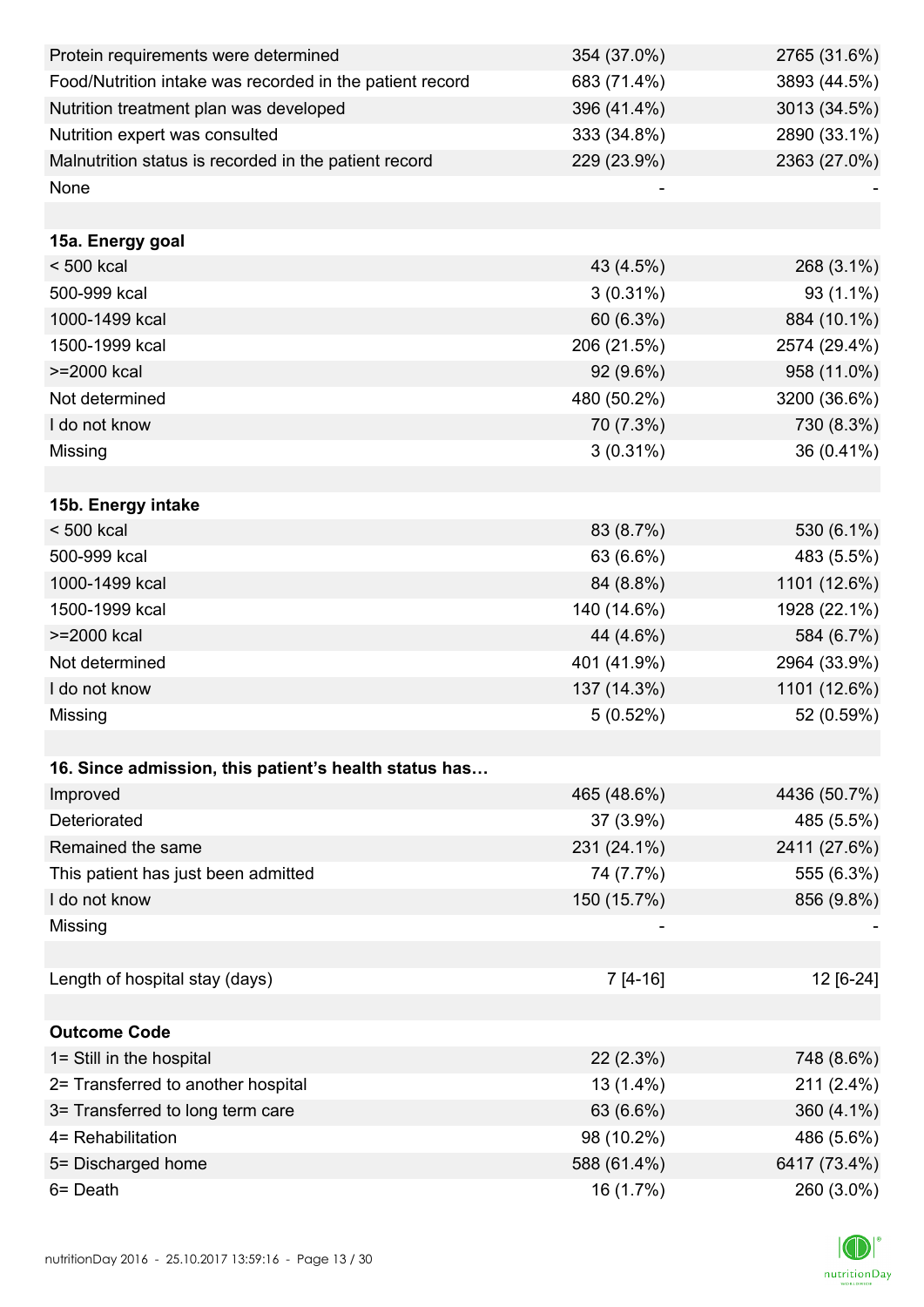| $7 =$ Others                         | 19 (2.0%)   | 173 (2.0%)   |
|--------------------------------------|-------------|--------------|
| Missing                              | 138 (14.4%) | 88 (1.0%)    |
|                                      |             |              |
| <b>Readmitted since ND</b>           |             |              |
| $1 = No$                             | 648 (83.3%) | 6055 (78.3%) |
| 2= Yes, same hospital planned        | $17(2.2\%)$ | 457 (5.9%)   |
| 3= Yes, same hospital unplanned      | 99 (12.7%)  | 454 (5.9%)   |
| 4= Yes, different hospital planned   | $10(1.3\%)$ | 44 (0.57%)   |
| 5= Yes, different hospital unplanned | $10(1.3\%)$ | 44 (0.57%)   |
| 6= Unknown                           | 1(0.13%)    | 299 (3.9%)   |
| Missing                              | 2(0.26%)    | 386 (5.0%)   |

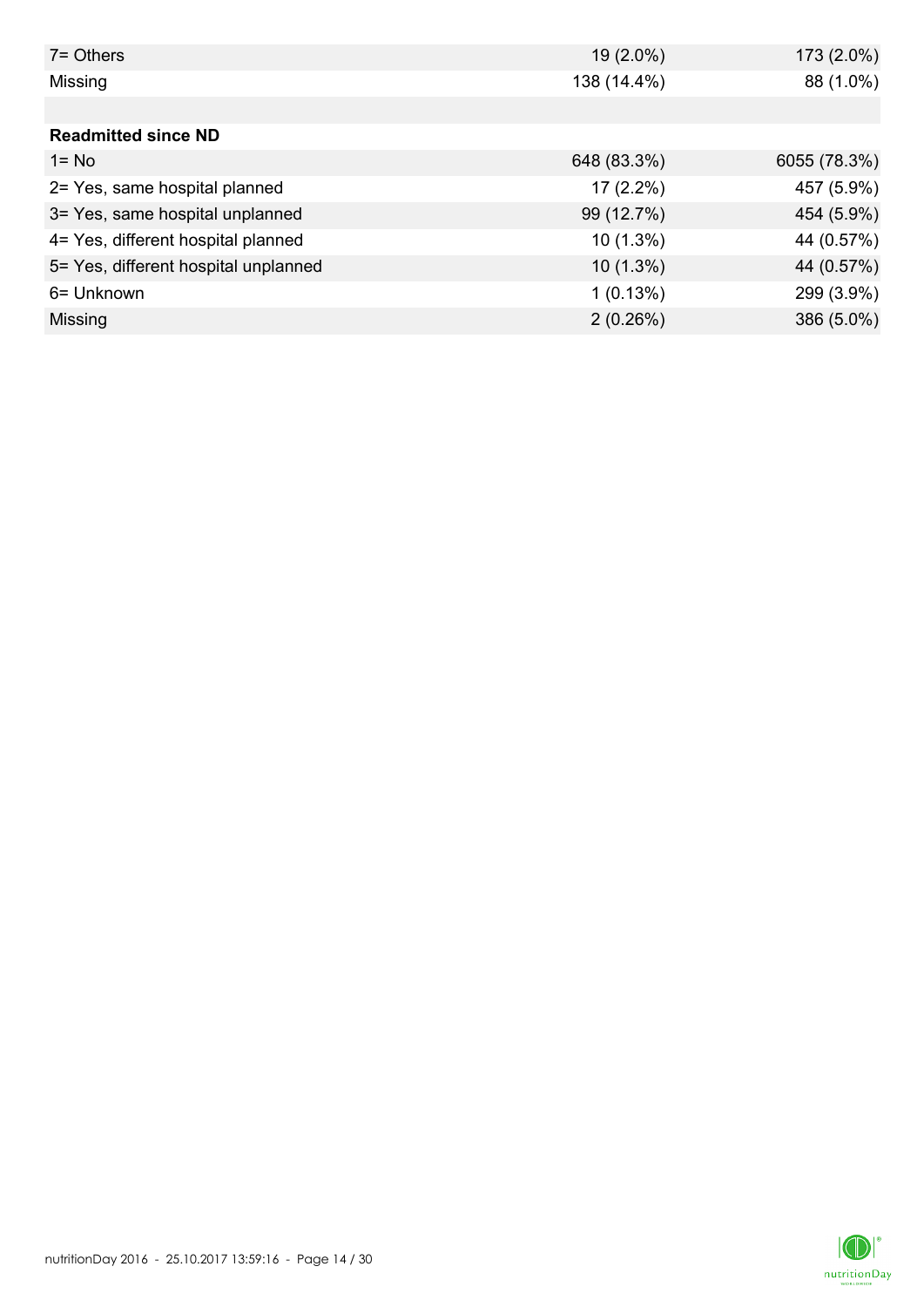|                                                                                      | <b>YOUR RESULTS</b> | <b>REFERENCE RESULTS</b> |
|--------------------------------------------------------------------------------------|---------------------|--------------------------|
|                                                                                      |                     |                          |
| 1. What are your typical dietary habits?                                             |                     |                          |
| No special dietary habits                                                            | 579 (62.4%)         | 5885 (69.8%)             |
| I am vegetarian                                                                      | 12 (1.3%)           | 142 (1.7%)               |
| I adhee to a vegan diet                                                              | $3(0.32\%)$         | 50 (0.59%)               |
| I eat gluten-free diet                                                               | 13 (1.4%)           | 73 (0.87%)               |
| I avoid added sugars                                                                 | 108 (11.6%)         | 1290 (15.3%)             |
| I avoid carbohydrates                                                                | 56 (6.0%)           | 477 (5.7%)               |
| I eat a low fat-diet                                                                 | 53 (5.7%)           | 972 (11.5%)              |
| I am lactose intolerant                                                              | 18 (1.9%)           | 328 (3.9%)               |
| Other special diet due to intolerances/allergies                                     | 24 (2.6%)           | 171 (2.0%)               |
| Other                                                                                | 147 (15.8%)         | 603 (7.2%)               |
| No answer given                                                                      | 4(0.43%)            | 162 (1.9%)               |
| 2. Where did you live before your current hospital admission?                        |                     |                          |
| At home                                                                              | 819 (88.3%)         | 7497 (89.0%)             |
| In a nursing home or other live-in facility                                          | 75 (8.1%)           | 287 (3.4%)               |
| I was transferred from another hospital                                              | 10 (1.1%)           | 418 (5.0%)               |
| Other                                                                                | 16 (1.7%)           | 139 (1.6%)               |
| Missing                                                                              | 8(0.86%)            | 87 (1.0%)                |
| 3. In general, are you able to walk?                                                 |                     |                          |
| Yes                                                                                  | 576 (62.1%)         | 5392 (64.0%)             |
| Yes, with someone's help                                                             | 89 (9.6%)           | 899 (10.7%)              |
| Yes, independently using a cane, walker, or crutches                                 | 177 (19.1%)         | 1107 (13.1%)             |
| No, I have a wheelchair                                                              | 45 (4.8%)           | 355 (4.2%)               |
| No, I am bedridden                                                                   | $32(3.4\%)$         | 548 (6.5%)               |
| Missing                                                                              | 9(0.97%)            | 127 (1.5%)               |
|                                                                                      |                     |                          |
| 4. In general, how would you say your health is?                                     |                     |                          |
| Very good                                                                            | 105 (11.3%)         | 615 (7.3%)               |
| Good                                                                                 | 299 (32.2%)         | 3078 (36.5%)             |
| Fair                                                                                 | 337 (36.3%)         | 3196 (37.9%)             |
| Poor                                                                                 | 146 (15.7%)         | 1144 (13.6%)             |
| Very poor                                                                            | $22(2.4\%)$         | 254 (3.0%)               |
| Missing                                                                              | 19 (2.0%)           | 141 (1.7%)               |
| 5. Over the last 12 months prior to your current hospital admission approximately    |                     |                          |
| how many times have you seen a doctor?                                               | $5[2-10]$           | $4[2-10]$                |
| how many times have you been admitted to the<br>hospital (Emergency room, any ward)? | $1$ [0-3]           | $1[0-2]$                 |

| 100                                                  |           |            |
|------------------------------------------------------|-----------|------------|
| how many nights in total have you spent in hospital? | $3 [0-7]$ | $5 [0-15]$ |

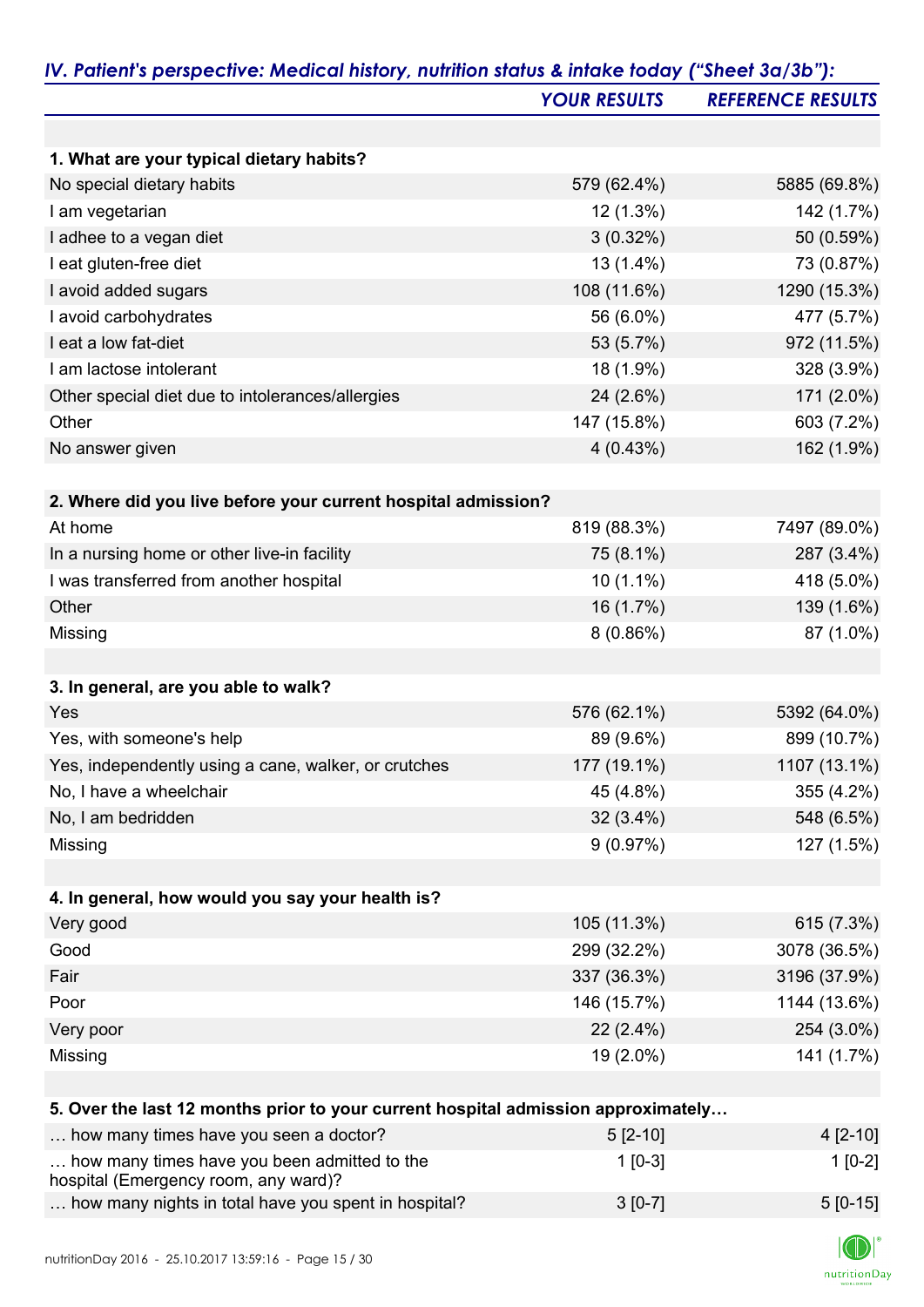| 106 (11.4%)<br>$1 - 2$<br>1638 (19.4%)<br>$3-5$<br>215 (23.2%)<br>2272 (27.0%)<br>More than 5<br>476 (51.3%)<br>2608 (30.9%)<br>1375 (16.3%)<br>None<br>92 (9.9%)<br>I do not know<br>$32(3.4\%)$<br>429 (5.1%)<br>106 (1.3%)<br>Missing<br>7(0.75%) |
|------------------------------------------------------------------------------------------------------------------------------------------------------------------------------------------------------------------------------------------------------|
|                                                                                                                                                                                                                                                      |
|                                                                                                                                                                                                                                                      |
|                                                                                                                                                                                                                                                      |
|                                                                                                                                                                                                                                                      |
|                                                                                                                                                                                                                                                      |
|                                                                                                                                                                                                                                                      |
|                                                                                                                                                                                                                                                      |
| 7. Do you have health insurance?                                                                                                                                                                                                                     |
| 227 (24.5%)<br>1250 (14.8%)<br>Yes, private insurance only                                                                                                                                                                                           |
| 299 (32.2%)<br>4213 (50.0%)<br>Yes, public insurance only                                                                                                                                                                                            |
| 191 (20.6%)<br>1101 (13.1%)<br>Yes, both                                                                                                                                                                                                             |
| 50 (5.4%)<br>1114 (13.2%)<br>None                                                                                                                                                                                                                    |
| 116 (12.5%)<br>483 (5.7%)<br>I prefer not to answer                                                                                                                                                                                                  |
| 267 (3.2%)<br>Missing<br>45 (4.8%)                                                                                                                                                                                                                   |
|                                                                                                                                                                                                                                                      |
| 70 [60-83]<br>8. What was your weight 5 years ago?<br>81 [66-100]                                                                                                                                                                                    |
| 2268 (26.9%)<br>I do not know<br>267 (28.8%)                                                                                                                                                                                                         |
|                                                                                                                                                                                                                                                      |
| 9a. Have you lost weight within the last 3 months?                                                                                                                                                                                                   |
| Yes, intentionally<br>107 (11.5%)<br>795 (9.4%)                                                                                                                                                                                                      |
| 272 (29.3%)<br>Yes, unintentionally<br>3179 (37.7%)                                                                                                                                                                                                  |
| No, my weight stayed the same<br>322 (34.7%)<br>2488 (29.5%)                                                                                                                                                                                         |
| 911 (10.8%)<br>No, I gained weight<br>103 (11.1%)                                                                                                                                                                                                    |
| I do not know<br>98 (10.6%)<br>856 (10.2%)                                                                                                                                                                                                           |
| Missing<br>26 (2.8%)<br>199 (2.4%)                                                                                                                                                                                                                   |
|                                                                                                                                                                                                                                                      |
| 9b. If yes, how many kg did you lose?<br>$7[4-12]$<br>$6[3-10]$                                                                                                                                                                                      |
| I do not know<br>53 (14.0%)<br>672 (16.9%)                                                                                                                                                                                                           |
|                                                                                                                                                                                                                                                      |
| 10. Did you know about your hospitalisation two days<br>165 (18.5%)<br>3142 (39.1%)                                                                                                                                                                  |
| before admission? (Yes)                                                                                                                                                                                                                              |
|                                                                                                                                                                                                                                                      |
| 11. Please indicate if you<br>569 (61.6%)<br>were weighed at admission<br>4710 (56.2%)                                                                                                                                                               |
| were informed about your nutrition status<br>238 (26.2%)<br>2651 (32.0%)                                                                                                                                                                             |
| 248 (27.4%)<br>were informed about nutrition care options<br>2341 (28.3%)                                                                                                                                                                            |
| 216 (23.9%)<br>2232 (27.0%)<br>received special nutrition care                                                                                                                                                                                       |
|                                                                                                                                                                                                                                                      |
| 12. How well have you eaten in the week before you were admitted to the hospital?                                                                                                                                                                    |
| More than normal<br>$30(3.2\%)$<br>366 (4.4%)                                                                                                                                                                                                        |
| 5184 (62.0%)<br>Normal<br>517 (55.8%)                                                                                                                                                                                                                |
| About 3/4 of normal<br>83 (9.0%)<br>801 (9.6%)                                                                                                                                                                                                       |

About half of normal 158 (17.1%) 1028 (12.3%)

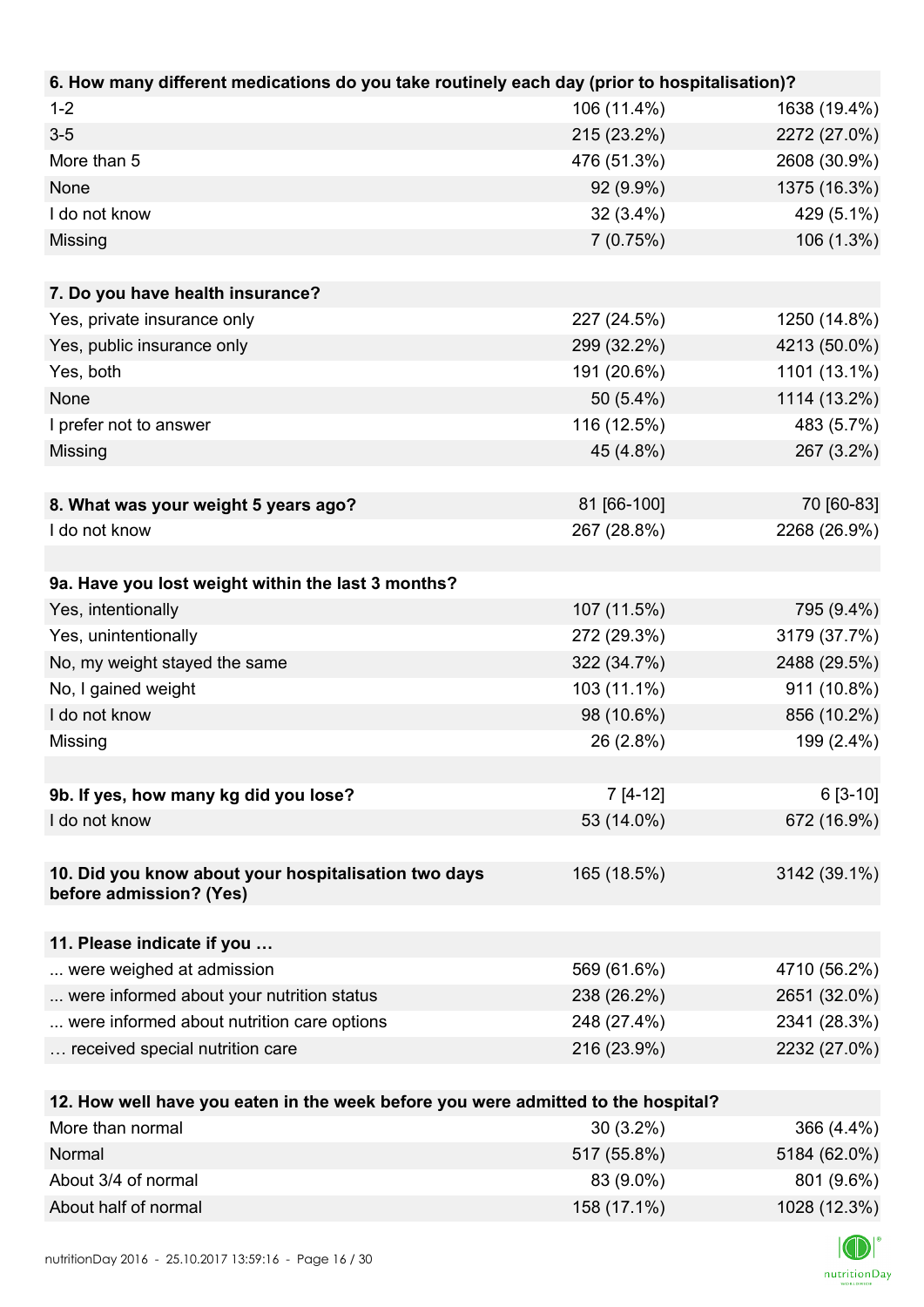| About a quarter to nearly nothing                                              | 119 (12.9%)                | 750 (9.0%)                |
|--------------------------------------------------------------------------------|----------------------------|---------------------------|
| I do not know                                                                  | $8(0.86\%)$                | 82 (0.98%)                |
| Missing                                                                        | 11 (1.2%)                  | 157 (1.9%)                |
|                                                                                |                            |                           |
| 13. In general, how satisfied are you with the food at the hospital?           |                            |                           |
| Very satisfied                                                                 | 330 (35.6%)                | 2303 (27.5%)              |
| Somewhat satisfied                                                             | 262 (28.3%)                | 2525 (30.2%)              |
| <b>Neutral</b>                                                                 | 165 (17.8%)                | 1669 (19.9%)              |
| <b>Dissatisfied</b>                                                            | 44 (4.8%)                  | 652 (7.8%)                |
| Very dissatisfied                                                              | 26 (2.8%)                  | 252 (3.0%)                |
| I do not know                                                                  | 81 (8.7%)                  | 712 (8.5%)                |
| Missing                                                                        | 18 (1.9%)                  | 255 (3.0%)                |
|                                                                                |                            |                           |
| 14. Did you get any help with eating TODAY?                                    |                            |                           |
| Yes, from family or friends                                                    | 60 (6.5%)                  | 910 (10.9%)               |
| Yes, from hospital staff                                                       | 57 (6.2%)                  | 544 (6.5%)                |
| No                                                                             | 773 (83.5%)                | 6450 (77.1%)              |
| I do not know                                                                  | 6(0.65%)                   | 107 (1.3%)                |
| Missing                                                                        | $30(3.2\%)$                | 357 (4.3%)                |
|                                                                                |                            |                           |
| 15. Were you able to eat without interruption TODAY?<br>(Yes)                  | 613 (69.1%)                | 5869 (74.5%)              |
|                                                                                |                            |                           |
|                                                                                |                            |                           |
| 16a. Please indicate how much hospital food you ate for lunch or dinner TODAY: |                            |                           |
| About all                                                                      | 417 (45.0%)                | 4051 (48.4%)              |
| 1/2                                                                            | 239 (25.8%)                | 1966 (23.5%)              |
| 1/4                                                                            | 152 (16.4%)                | 1005 (12.0%)              |
| Nothing                                                                        | 94 (10.2%)                 | 975 (11.7%)               |
| Missing                                                                        | 24 (2.6%)                  | 371 (4.4%)                |
|                                                                                |                            |                           |
| 16b. The portion size of the meal I ordered TODAY was                          |                            |                           |
| Standard                                                                       | 643 (69.4%)                | 5388 (64.4%)              |
| Smaller                                                                        | 63 (6.8%)                  | 778 (9.3%)                |
| Larger                                                                         | 70 (7.6%)                  | 328 (3.9%)                |
| I do not know                                                                  | 70 (7.6%)                  | 848 (10.1%)               |
| Missing                                                                        | 80 (8.6%)                  | 1026 (12.3%)              |
|                                                                                |                            |                           |
| 17. If you did not eat everything of your meal, please tell us why:            |                            |                           |
| I did not like the type of food offered                                        | 58 (12.0%)                 | 570 (14.4%)               |
| I did not like the smell/taste of the food                                     | 44 (9.1%)                  | 443 (11.2%)               |
| The food did not fit my cultural/religious preferences                         | $4(0.82\%)$                | 47 (1.2%)                 |
| The food was too hot                                                           |                            | 14 (0.35%)                |
| The food was too cold                                                          | $10(2.1\%)$                | 86 (2.2%)                 |
| Due to food allergy/intolerance<br>I was not hungry at that time               | $1(0.21\%)$<br>112 (23.1%) | 25 (0.63%)<br>672 (17.0%) |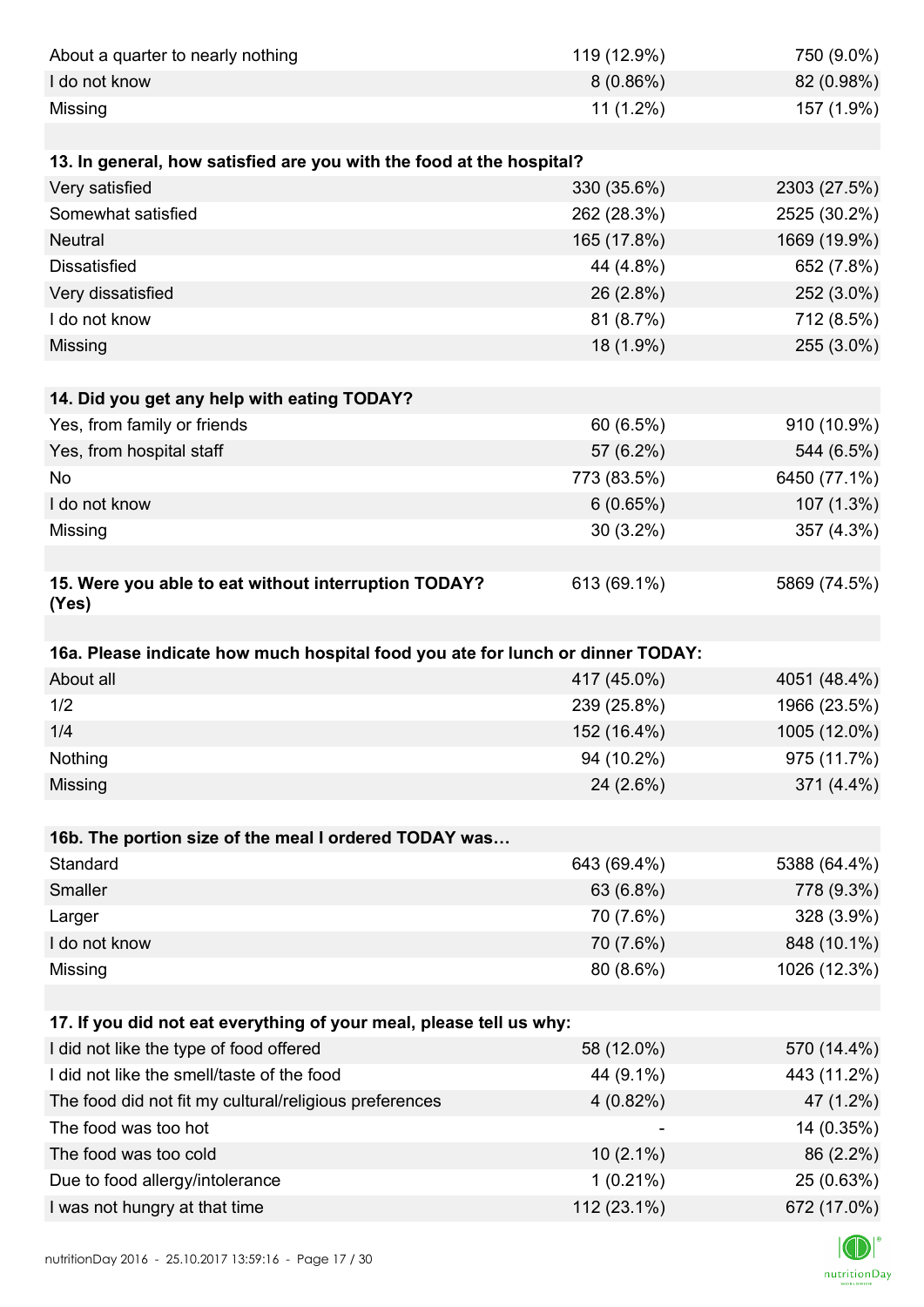| I do not have my usual appetite                                                      | 137 (28.2%) | 1114 (28.2%) |
|--------------------------------------------------------------------------------------|-------------|--------------|
| I have problems chewing/swallowing                                                   | 18 (3.7%)   | 225 (5.7%)   |
| I normally eat less than what was served                                             | 43 (8.9%)   | 428 (10.8%)  |
| I had nausea/vomiting                                                                | 47 (9.7%)   | 327 (8.3%)   |
| I was too tired                                                                      | $25(5.2\%)$ | 219 (5.5%)   |
| I cannot eat without help                                                            | $5(1.0\%)$  | 68 (1.7%)    |
| I was not allowed to eat                                                             | $31(6.4\%)$ | 449 (11.4%)  |
| I had an exam, surgery, or test and missed my meal                                   | $20(4.1\%)$ | 234 (5.9%)   |
| I did not get requested food                                                         | $5(1.0\%)$  | 53 (1.3%)    |
| No answer given                                                                      | 68 (14.0%)  | 481 (12.2%)  |
|                                                                                      |             |              |
| 18. Enter the number of glasses/cups of the drinks you consumed in the last 24 hours |             |              |
| Water                                                                                | $3[2-5]$    | $3[2-5]$     |
| Tea                                                                                  | $1$ [0-2]   | $1[0-2]$     |
| Coffee                                                                               | $1[1-2]$    | $1[0-2]$     |
| <b>Milk</b>                                                                          | $1 [0-1]$   | $1[0-1]$     |
| Fruit juice                                                                          | $1[1-2]$    | $1[0-2]$     |
| Soft drinks                                                                          | $1[0-2]$    | $0[0-1]$     |
| <b>Nutrition drink</b>                                                               | $0 [0-1]$   | $0 [0-1]$    |
| Other                                                                                | $0 [0-0]$   | $0 [0-1]$    |
|                                                                                      |             |              |
| 19a. Did you eat any food apart from hospital food<br><b>TODAY?</b>                  | 152 (17.4%) | 2048 (26.7%) |
| 19b. If yes, what did you eat?                                                       |             |              |
| Sweet snacks                                                                         | 58 (38.2%)  | 501 (24.5%)  |
| Salty snacks                                                                         | 19 (12.5%)  | 273 (13.3%)  |
| Homemade food                                                                        | 18 (11.8%)  | 302 (14.7%)  |
| Fruits                                                                               | 20 (13.2%)  | 724 (35.4%)  |
| Dairy products                                                                       | $7(4.6\%)$  | 212 (10.4%)  |
| Food delivered/restaurant                                                            | 15 (9.9%)   | 84 (4.1%)    |
| Sandwich                                                                             | 21 (13.8%)  | 139 (6.8%)   |
| Other                                                                                | 31 (20.4%)  | 400 (19.5%)  |
|                                                                                      |             |              |
| 20. How has your food intake changed since your hospital admission?                  |             |              |
| Increased                                                                            | 177 (19.1%) | 1138 (13.6%) |
| Decreased                                                                            | 225 (24.3%) | 2694 (32.2%) |
| Stayed the same                                                                      | 448 (48.4%) | 3504 (41.9%) |
| I do not know                                                                        | 40 (4.3%)   | 582 (7.0%)   |
| Missing                                                                              | 36 (3.9%)   | 450 (5.4%)   |
|                                                                                      |             |              |
| 21. TODAY I feel                                                                     |             |              |
| Stronger than at admission                                                           | 433 (46.8%) | 3635 (43.4%) |
| Weaker than at admission                                                             | 116 (12.5%) | 1458 (17.4%) |
| Same as at admission                                                                 | 294 (31.7%) | 2363 (28.2%) |
|                                                                                      |             |              |

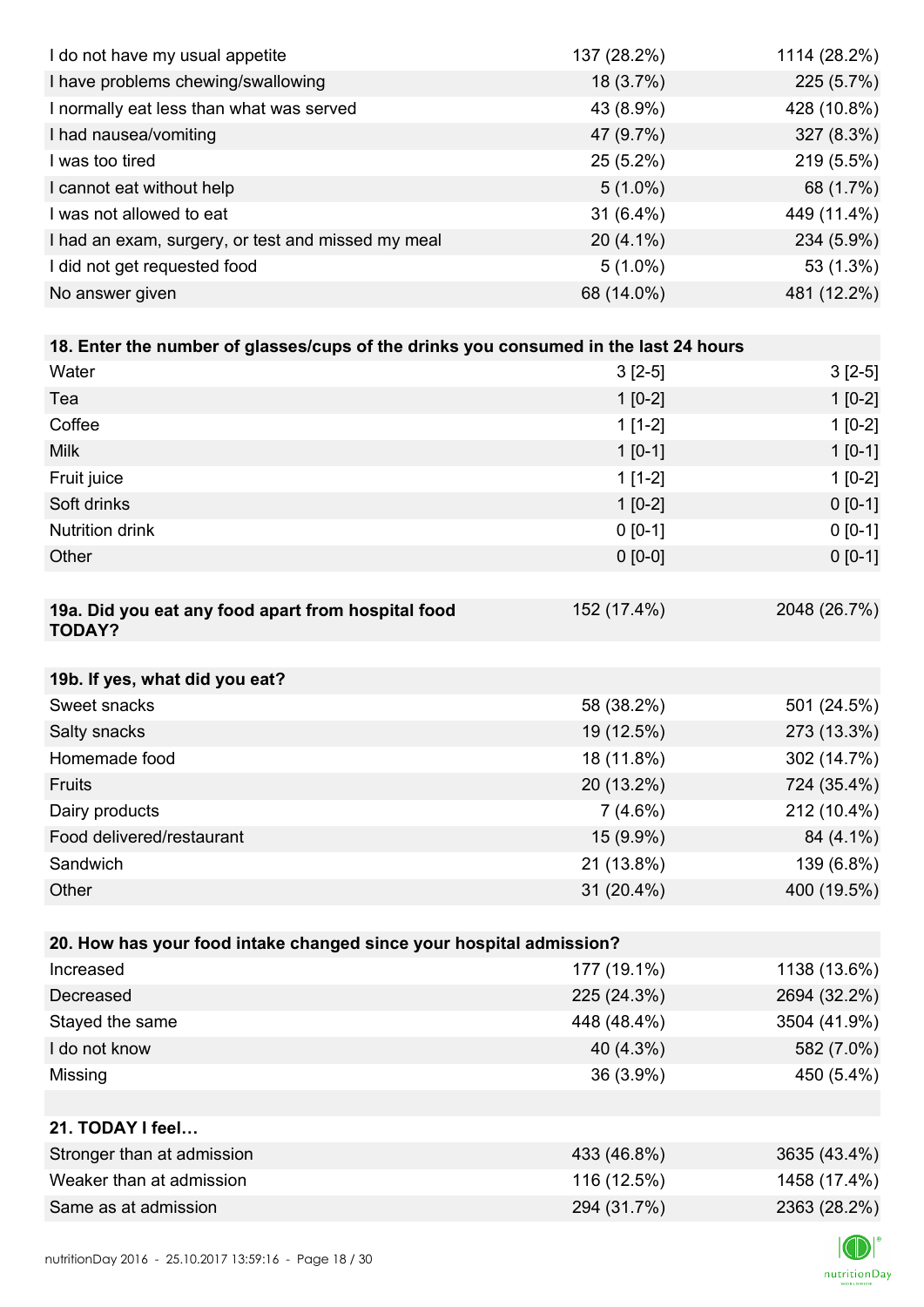| I was admitted today                                 | 17 (1.8%)   | 236 (2.8%)   |
|------------------------------------------------------|-------------|--------------|
| I do not know                                        | 54 (5.8%)   | 454 (5.4%)   |
| Missing                                              | 12 (1.3%)   | 222 (2.7%)   |
|                                                      |             |              |
| 22. Can you walk without assistance TODAY?           |             |              |
| Yes                                                  | 510 (55.1%) | 4925 (58.9%) |
| No, only with assistance                             | 304 (32.8%) | 2067 (24.7%) |
| No, I stay in bed                                    | 102 (11.0%) | 929 (11.1%)  |
| Missing                                              | $10(1.1\%)$ | 447 (5.3%)   |
|                                                      |             |              |
| 23. Did anyone help you complete this questionnaire? | 706 (77.2%) | 5634 (69.0%) |

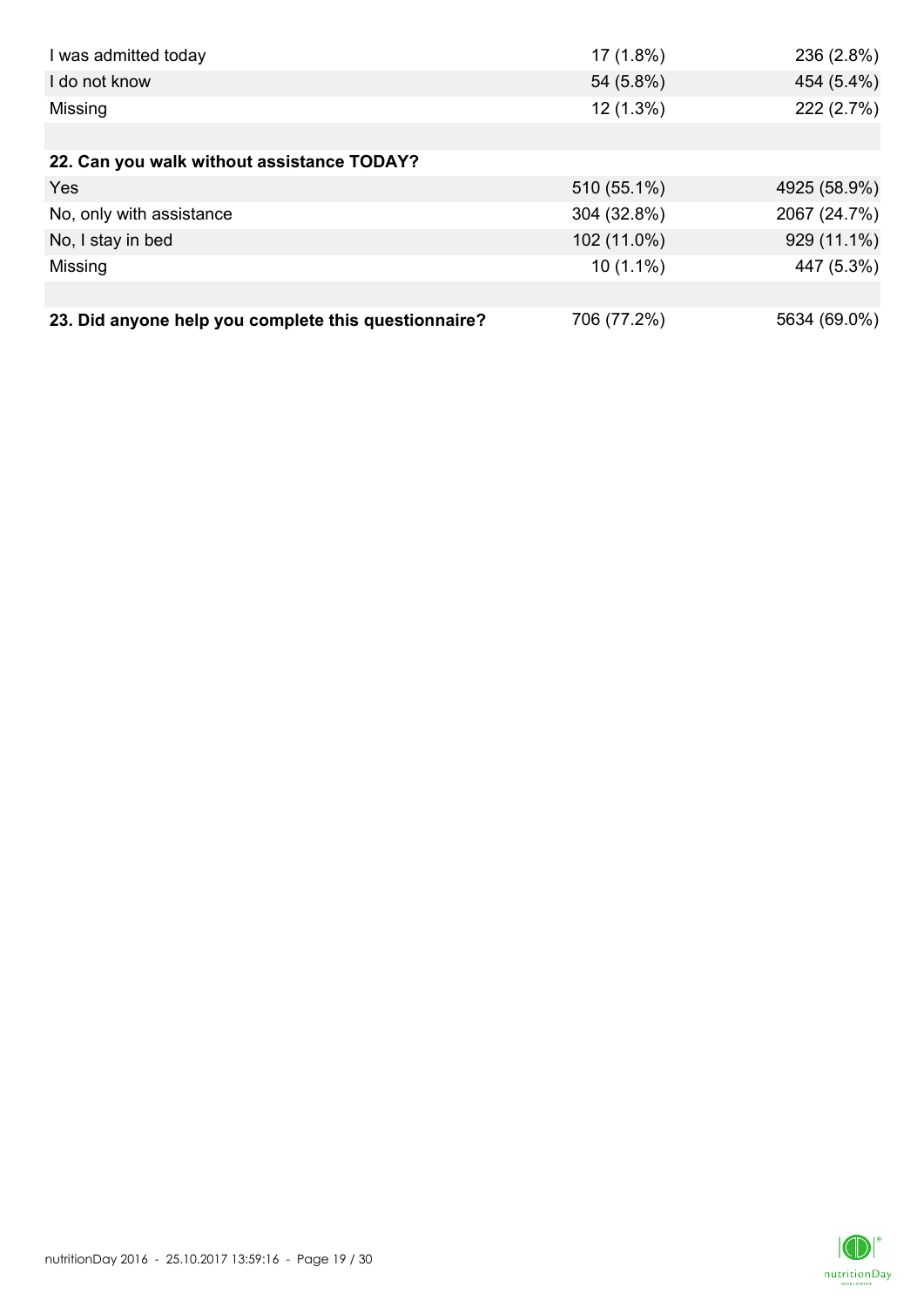## *V. Oncology: Unit organisation and structures ("Sheet 1 onco"):*

|                                                                           | <b>YOUR RESULTS</b>      | <b>REFERENCE RESULTS</b> |
|---------------------------------------------------------------------------|--------------------------|--------------------------|
| Number of units with cancer patients:                                     | 4                        | 113                      |
| Computerized system in hospital:                                          | 4 units (100%) YES       | 109 units (96%) YES      |
| Nutritional treatment of cancer patients is part of<br>overall care plan  | 4 units (100%) YES       | 95 units (84%) YES       |
| <b>Nutritional treatment is considered</b>                                |                          |                          |
| Routinely                                                                 | $3(75,0\%)$              | 56 (49.6%)               |
| When patient asks                                                         | $1(25,0\%)$              | 29 (25.7%)               |
| When body weight loss > 10%                                               | $1(25,0\%)$              | 39 (34.5%)               |
| During palliative phase                                                   |                          | 33 (29.2%)               |
| Other                                                                     | $1(25,0\%)$              | $6(5.31\%)$              |
| Missing                                                                   |                          | 17 (15.0%)               |
|                                                                           |                          |                          |
| Nutritional treatment is not part of the<br>comprehensive approach due to |                          |                          |
| Lack of evidence                                                          |                          | 7(6.19%)                 |
| No knowledge of the field                                                 |                          | 7(6.19%)                 |
| No reimbursement                                                          |                          | 7(6.19%)                 |
| It feeds the tumour                                                       | $\overline{\phantom{0}}$ | 1(0.88%)                 |
| Other                                                                     |                          | 4(3.54%)                 |
|                                                                           |                          |                          |
| Nutritional therapy used for cancer patients                              |                          |                          |
| Nutrition according to nutrition plan                                     | 4 (100%)                 | 64 (56.6%)               |
| Calculation of energy needs                                               | 4 (100%)                 | 82 (72.6%)               |
| Monitoring patients intake and use of oral<br>supplements                 | 4 (100%)                 | 99 (87.6%)               |
| None                                                                      |                          | 4(3.54%)                 |
| Other                                                                     |                          | 5(4.42%)                 |
| Missing                                                                   |                          | 2(1.77%)                 |
| Nutritional therapy is not used due to                                    |                          |                          |
| Lack of evidence                                                          |                          | 2(1.77%)                 |
| Lack of experience                                                        |                          | 6(5.31%)                 |
| No reimbursement                                                          |                          | 3(2.65%)                 |
| Lack of dietitians                                                        |                          | 8(7.08%)                 |
| Lack of other experts                                                     | $\overline{a}$           | 3(2.65%)                 |
| Other                                                                     |                          | 1(0.88%)                 |
| Missing                                                                   |                          |                          |
|                                                                           |                          |                          |

#### **Assessment of parameters in cancer patients & methods used:**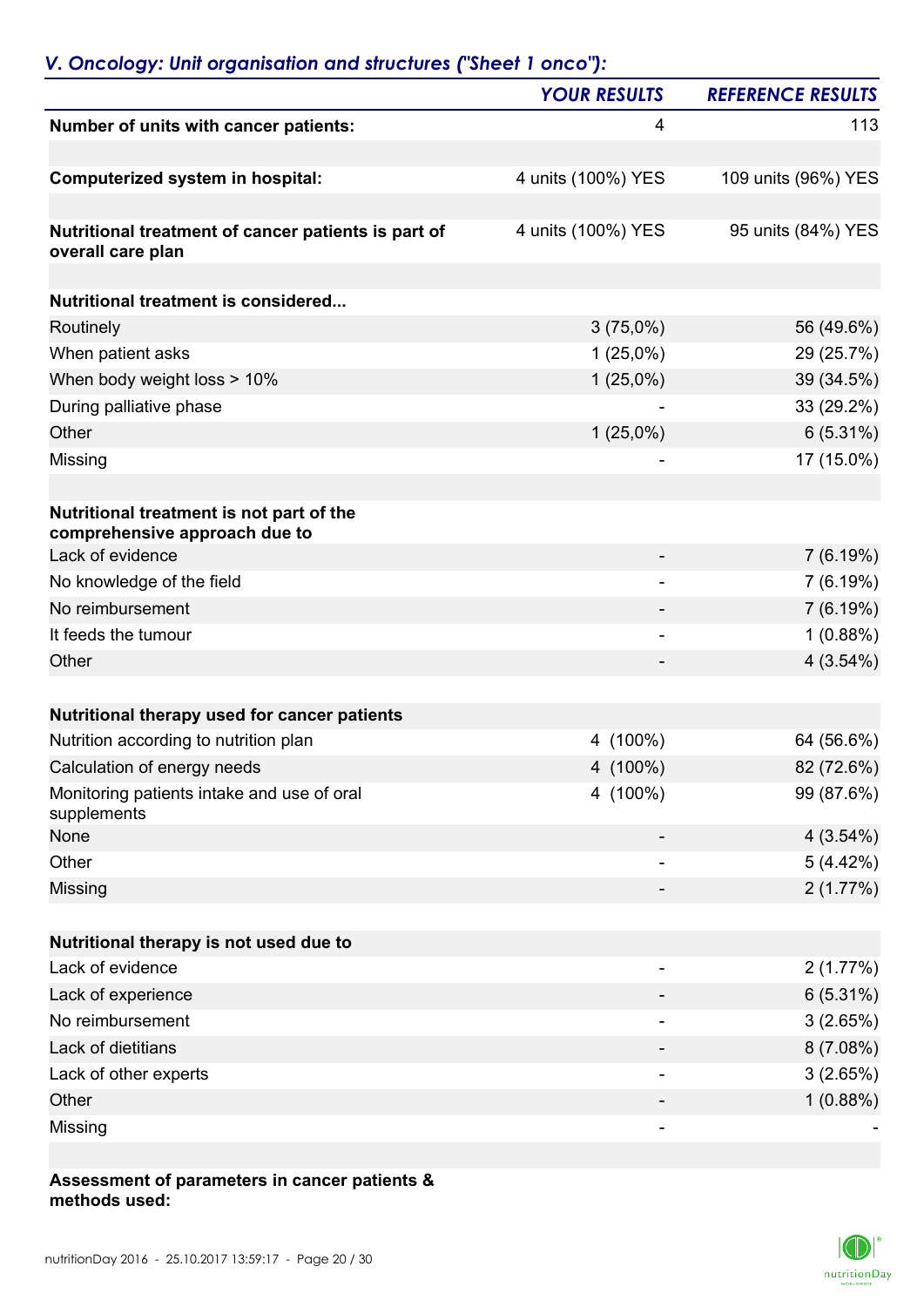| Anthropometry/Body composition: |             |            |
|---------------------------------|-------------|------------|
| <b>Body weight</b>              |             |            |
| Regularly                       | 3(75,0%)    | 75 (66.4%) |
| At chemotherapy                 | $1(25,0\%)$ | 12 (10.6%) |
| When necessary                  |             | 23 (20.4%) |
| <b>Never</b>                    |             | 1(0.88%)   |
| Unknown                         |             | 1(0.88%)   |
| Missing                         |             | 1(0.88%)   |
| Anthropometrics (circumference) |             |            |
| Regularly                       | $1(25,0\%)$ | 12 (10.6%) |
| At chemotherapy                 |             | 1(0.88%)   |
| When necessary                  | $1(25,0\%)$ | 40 (35.4%) |
| <b>Never</b>                    | $2(50,0\%)$ | 53 (46.9%) |
| Unknown                         |             | 1(0.88%)   |
| Missing                         |             | 6(5.31%)   |
| <b>BIA</b>                      |             |            |
| Regularly                       |             | 5(4.42%)   |
| At chemotherapy                 |             |            |
| When necessary                  | $2(50,0\%)$ | 23 (20.4%) |
| <b>Never</b>                    | $1(25,0\%)$ | 77 (68.1%) |
| Unknown                         | $1(25,0\%)$ | 3(2.65%)   |
| Missing                         |             | 5(4.42%)   |
|                                 |             |            |
| <b>CT SCAN</b>                  |             |            |
| Regularly                       |             | 6(5.31%)   |
| At chemotherapy                 |             | 1(0.88%)   |
| When necessary                  | $3(75,0\%)$ | 29 (25.7%) |
| <b>Never</b>                    | $1(25,0\%)$ | 70 (61.9%) |
| Unknown                         |             | 3(2.65%)   |
| Missing                         |             | 4(3.54%)   |
| <b>DEXA</b>                     |             |            |
| Regularly                       |             | 2(1.77%)   |
| At chemotherapy                 |             |            |
| When necessary                  | 3(75,0%)    | 15 (13.3%) |
| Never                           | $1(25,0\%)$ | 83 (73.5%) |
| Unknown                         |             | 8(7.08%)   |
| Missing                         |             | 5(4.42%)   |
|                                 |             |            |
| <b>Other (body composition)</b> |             |            |
| Regularly                       |             | 1(0.88%)   |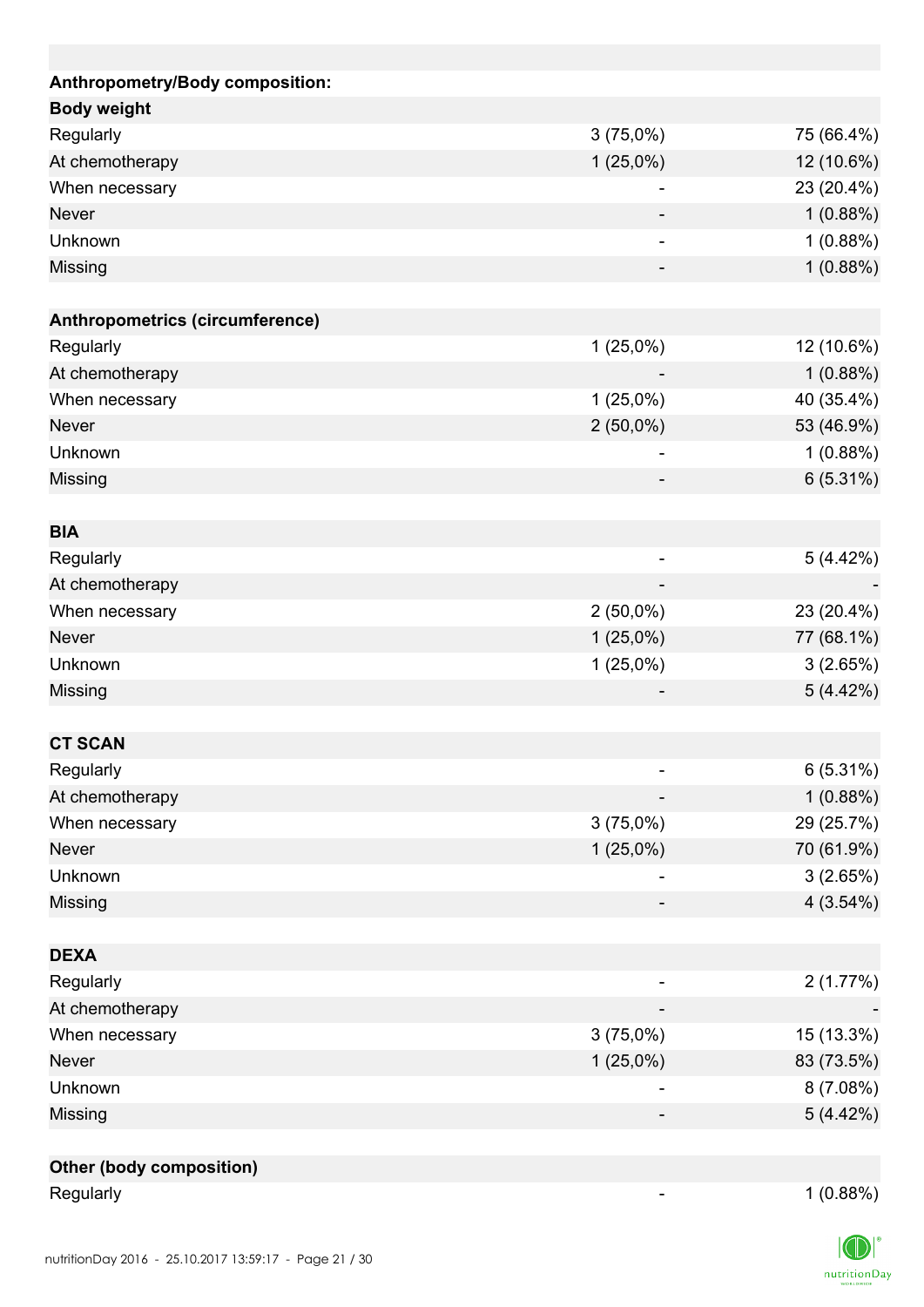| At chemotherapy                      |                          |             |
|--------------------------------------|--------------------------|-------------|
| When necessary                       | $1(25,0\%)$              | 16 (14.2%)  |
| <b>Never</b>                         | $1(25,0\%)$              | 40 (35.4%)  |
| Unknown                              |                          | 19 (16.8%)  |
| Missing                              | $2(50,0\%)$              | 37 (32.7%)  |
|                                      |                          |             |
| <b>Body function:</b>                |                          |             |
| Handgrip                             |                          |             |
| Regularly                            |                          | 6(5.31%)    |
| At chemotherapy                      |                          | 1(0.88%)    |
| When necessary                       |                          | 36 (31.9%)  |
| Never                                | 3(75,0%)                 | 60 (53.1%)  |
| Unknown                              |                          | 4(3.54%)    |
| Missing                              | $1(25,0\%)$              | 6(5.31%)    |
|                                      |                          |             |
| 6-minutes walking test               |                          |             |
| Regularly                            |                          | 3(2.65%)    |
| At chemotherapy                      |                          |             |
| When necessary                       | $1(25,0\%)$              | 32 (28.3%)  |
| Never                                | $2(50,0\%)$              | 66 (58.4%)  |
| Unknown                              |                          | 5(4.42%)    |
| Missing                              | $1(25,0\%)$              | 7(6.19%)    |
|                                      |                          |             |
| <b>Other (body function)</b>         |                          |             |
| Regularly                            |                          | $4(3.54\%)$ |
| At chemotherapy                      |                          |             |
| When necessary                       |                          | 22 (19.5%)  |
| Never                                | $2(50,0\%)$              | 45 (39.8%)  |
| Unknown                              |                          | 15 (13.3%)  |
| Missing                              | $2(50,0\%)$              | 27 (23.9%)  |
|                                      |                          |             |
| Nutritional requirements, calculated |                          |             |
| Regularly                            | 4 (100%)                 | 32 (28.3%)  |
| At chemotherapy                      |                          |             |
| When necessary                       |                          | 64 (56.6%)  |
| Never                                |                          | 5(4.42%)    |
| Unknown                              |                          |             |
| Missing                              | $\overline{\phantom{0}}$ | 12 (10.6%)  |
|                                      |                          |             |
| <b>Nutritional intake:</b>           |                          |             |
| <b>Every meal</b>                    |                          |             |
| Regularly                            | $3(75,0\%)$              | 31 (27.4%)  |
| At chemotherapy                      |                          | 1(0.88%)    |
| When necessary                       | $1(25,0\%)$              | 49 (43.4%)  |
|                                      |                          |             |

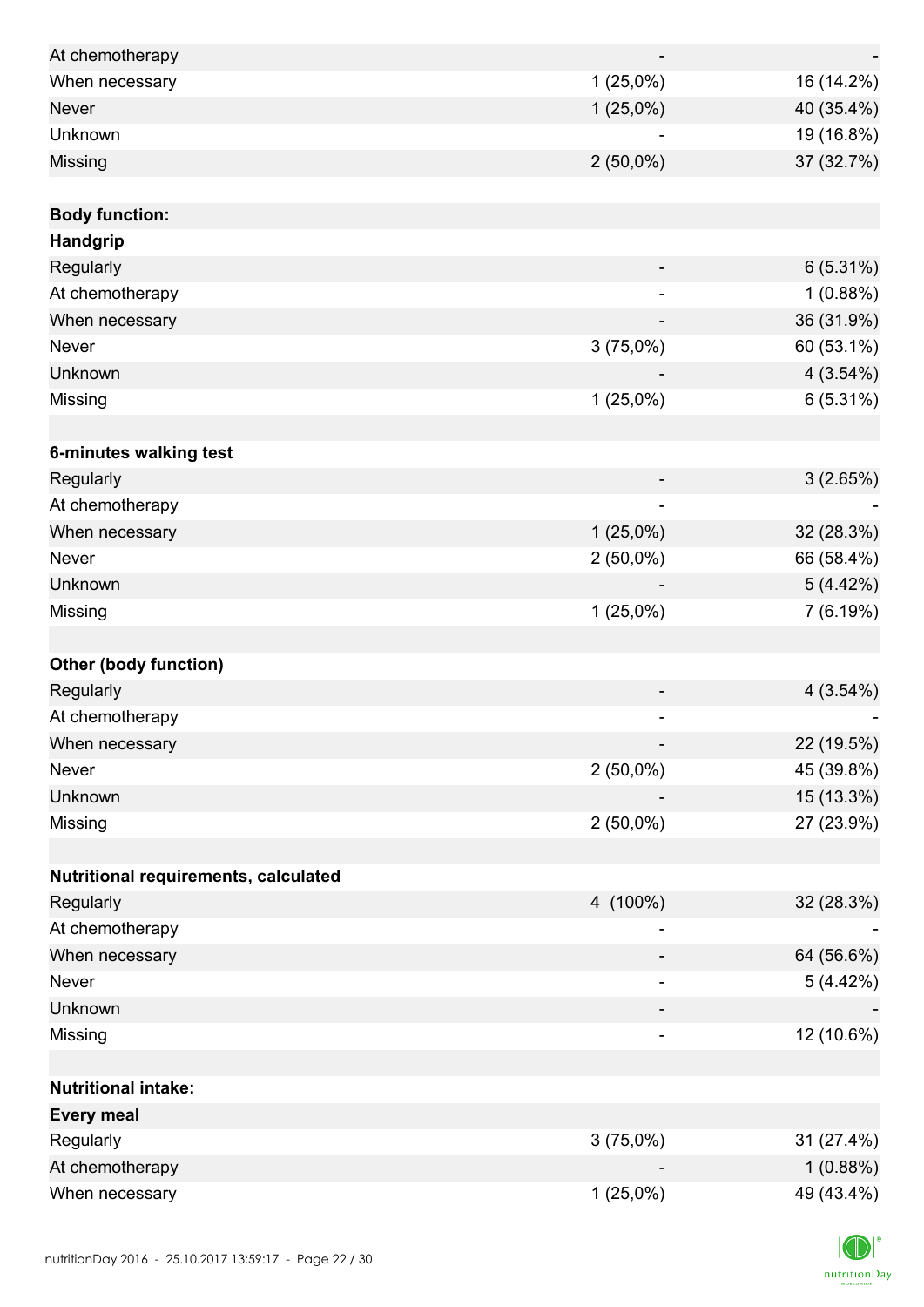| <b>Never</b>                 | $\qquad \qquad \blacksquare$ | 13 (11.5%) |
|------------------------------|------------------------------|------------|
| Unknown                      |                              | 6(5.31%)   |
| Missing                      |                              | 13 (11.5%) |
|                              |                              |            |
| 1 meal per day               |                              |            |
| Regularly                    | $1(25,0\%)$                  | 12 (10.6%) |
| At chemotherapy              |                              | 1(0.88%)   |
| When necessary               | $1(25,0\%)$                  | 34 (30.1%) |
| <b>Never</b>                 |                              | 19 (16.8%) |
| Unknown                      |                              | 9(7.96%)   |
| Missing                      | $2(50,0\%)$                  | 38 (33.6%) |
|                              |                              |            |
| 2 meals per day              |                              |            |
| Regularly                    | $1(25,0\%)$                  | 12 (10.6%) |
| At chemotherapy              |                              |            |
| When necessary               | $\overline{\phantom{0}}$     | 33 (29.2%) |
| <b>Never</b>                 | $1(25,0\%)$                  | 20 (17.7%) |
| Unknown                      |                              | 9(7.96%)   |
| Missing                      | $2(50,0\%)$                  | 39 (34.5%) |
|                              |                              |            |
| 24h recall                   |                              |            |
| Regularly                    |                              | 27 (23.9%) |
| At chemotherapy              |                              | 2(1.77%)   |
| When necessary               | $2(50,0\%)$                  | 40 (35.4%) |
| <b>Never</b>                 |                              | 12 (10.6%) |
| Unknown                      | ۳                            | 7(6.19%)   |
| <b>Missing</b>               | $2(50,0\%)$                  | 25 (22.1%) |
|                              |                              |            |
| Other (nutritional intake)   |                              |            |
| Regularly                    | -                            | 2(1.77%)   |
| At chemotherapy              |                              |            |
| When necessary               |                              | 16 (14.2%) |
| <b>Never</b>                 | $1(25,0\%)$                  | 22 (19.5%) |
| Unknown                      |                              | 17 (15.0%) |
| Missing                      | 3(75,0%)                     | 56 (49.6%) |
|                              |                              |            |
| Questionnaire completed by   |                              |            |
| Dietitian                    | 4 (100%)                     | 40 (35.4%) |
| <b>Nurse</b>                 |                              | 29 (25.7%) |
| Physician                    |                              | 38 (33.6%) |
| <b>Nutritional scientist</b> |                              | 5(4.42%)   |
| Other                        | ۰                            |            |
| Missing                      | -                            | 1(0.88%)   |

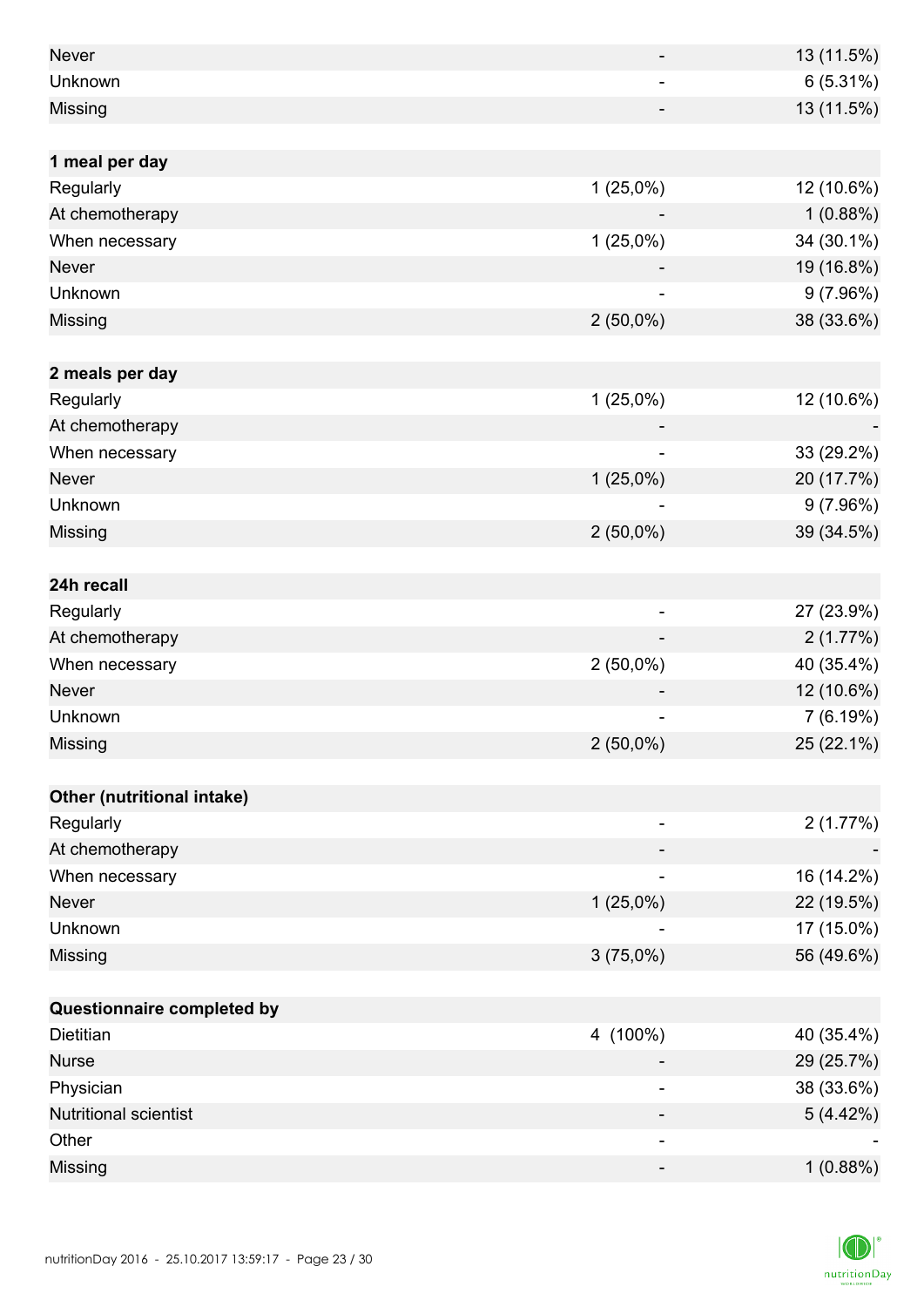|                                                    | <b>YOUR RESULTS</b> | <b>REFERENCE RESULTS</b> |
|----------------------------------------------------|---------------------|--------------------------|
| <b>Number of patients completing Sheet 2_onco:</b> | 26                  | 959                      |
| Demographic data:                                  |                     |                          |
| Age (years)                                        | 59 [23-79]          | 66 [18-96]               |
| Female gender                                      | 7(26,9%)            | 378 (39.4%)              |
| Weight (kg)                                        | $87,3 \pm 21,2$     | $65.1 \pm 16.5$          |
| Height (cm)                                        | $174,7 \pm 11,7$    | $165.9 \pm 9.9$          |
| BMI (kg/m2)                                        | $29,0 \pm 8,2$      | $23.7 \pm 4.7$           |
| <b>Outpatient (o)/Ward (w)</b>                     |                     |                          |
| Outpatient(o)                                      |                     | 63 (6.57%)               |
| Ward (w)                                           | 25 (96,2%)          | 892 (93.0%)              |
| <b>Missing</b>                                     | 1(3,85%)            | 4(0.42%)                 |
| <b>Goal of Therapy</b>                             |                     |                          |
| Curative                                           | 14 (53,8%)          | 554 (57.8%)              |
| Palliative                                         | $8(30,8\%)$         | 343 (35.8%)              |
| Terminal                                           | 4(15,4%)            | 37 (3.86%)               |
| Missing                                            |                     | 25 (2.61%)               |
|                                                    |                     |                          |
| <b>Reason for admission</b>                        |                     |                          |
| Clinical diagnostics                               | $8(30,8\%)$         | 104 (10.8%)              |
| Therapy                                            | $5(19,2\%)$         | 469 (48.9%)              |
| Surgery related                                    | 1(3,85%)            | 200 (20.9%)              |
| <b>Treatment complications</b>                     | 5 (19,2%)           | 119 (12.4%)              |
| Poor health status                                 | 9(34,6%)            | 118 (12.3%)              |
| Independent care difficult                         |                     | 6(0.63%)                 |
| Missing                                            |                     |                          |
|                                                    |                     |                          |
| <b>Present cancer diagnosis</b><br><b>Breast</b>   | 3(11,5%)            | 51 (5.32%)               |
| Colon, rectum                                      | 1(3,85%)            | 163 (17.0%)              |
| Prostate                                           |                     | 29 (3.02%)               |
| Lung                                               | 4(15,4%)            | 75 (7.82%)               |
| <b>Skin</b>                                        |                     | $4(0.42\%)$              |
| Kidney/bladder                                     |                     | 30 (3.13%)               |
| Gastric/oesophageal                                | 1(3,85%)            | 144 (15.0%)              |
| Pancreas                                           | 2(7,69%)            | 63 (6.57%)               |
| Lymphoma                                           | 9(34,6%)            | 94 (9.80%)               |
| Ears nose throat (ENT)                             |                     | 41 (4.28%)               |
| Leukaemia                                          | $4(15,4\%)$         | 74 (7.72%)               |
| Genital tract                                      | 1(3,85%)            | 32 (3.34%)               |
|                                                    |                     |                          |

## *V. Oncology: Cancer patients - Diagnosis & therapy ("Sheet 2 onco"):*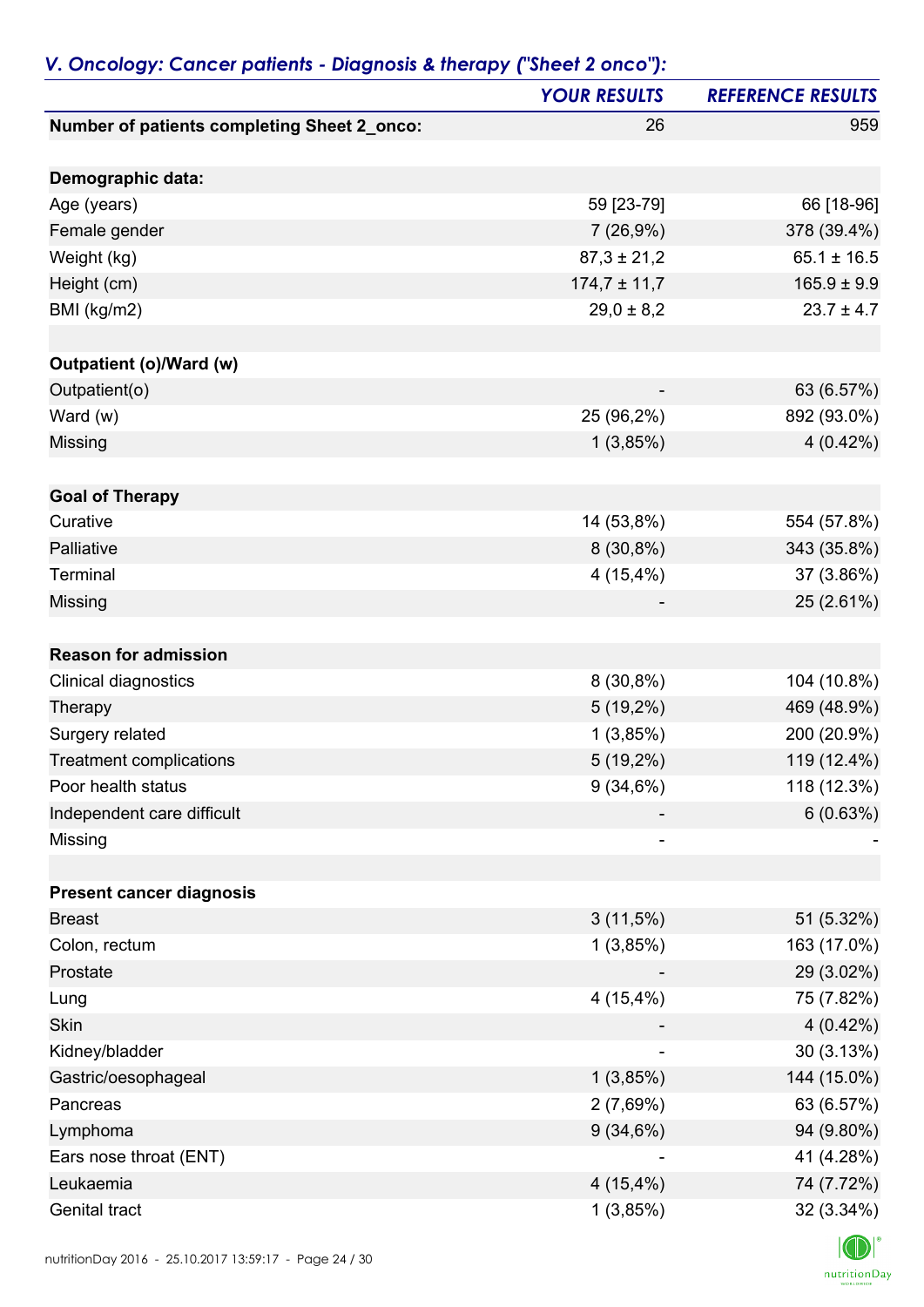| Liver                          |                          | 103 (10.7%) |
|--------------------------------|--------------------------|-------------|
| Sarcoma                        | $\overline{\phantom{a}}$ | 8(0.83%)    |
| <b>Brain</b>                   |                          | 11 (1.15%)  |
| Testicular                     |                          |             |
| Other                          | 1(3,85%)                 | 73 (7.61%)  |
| Missing                        | 1(3,85%)                 | 11 (1.15%)  |
|                                |                          |             |
| <b>Time since diagnosis</b>    |                          |             |
| 0-2 months                     | $8(30,8\%)$              | 344 (35.9%) |
| 3-5 months                     | 7(26,9%)                 | 159 (16.6%) |
| 6-12 months                    | 3(11,5%)                 | 152 (15.8%) |
| 1-2 years                      | 1(3,85%)                 | 118 (12.3%) |
| 2-4 years                      | $3(11,5\%)$              | 77 (8.03%)  |
| > 4 years                      | $3(11,5\%)$              | 87 (9.07%)  |
| Missing                        | 1(3,85%)                 | 19 (1.98%)  |
|                                |                          |             |
| <b>Cancer staging</b>          |                          |             |
| 0=Carcinoma in situ            | 1(3,85%)                 | 35 (3.65%)  |
| I=Localized                    | $5(19,2\%)$              | 202 (21.1%) |
| II=Early locally advanced      | $3(11,5\%)$              | 159 (16.6%) |
| III=Late locally advanced      | 2(7,69%)                 | 168 (17.5%) |
| IV=Metastasised                | 12 (46,2%)               | 287 (29.9%) |
| Missing                        | $3(11,5\%)$              | 108 (11.3%) |
|                                |                          |             |
| Time since first therapy start |                          |             |
| No therapy                     | 2(7,69%)                 | 125 (13.0%) |
| Tumour staging/diagnosis       | 2(7,69%)                 | 63 (6.57%)  |
| 0-2 months                     | $6(23,1\%)$              | 267 (27.8%) |
| 3-5 months                     | 7 (26,9%)                | 128 (13.3%) |
| 6-12 months                    | 2(7,69%)                 | 135 (14.1%) |
| 1-2 years                      | 2(7,69%)                 | 90 (9.38%)  |
| 2-4 years                      | $3(11,5\%)$              | 59 (6.15%)  |
| > 4 years                      | 2(7,69%)                 | 98 (10.2%)  |
| Missing                        | ٠                        | 16 (1.67%)  |
|                                |                          |             |
| <b>Therapy situation</b>       |                          |             |
| Diagnosis                      | $3(11,5\%)$              | 107 (11.2%) |
| Chemotherapy 1st line          | 10 (38,5%)               | 175 (18.2%) |
| Chemotherapy > 1st line        | 7(26,9%)                 | 142 (14.8%) |
| Radiotherapy                   | 2(7,69%)                 | 67 (6.99%)  |
| Target therapy                 | 2(7,69%)                 | 30 (3.13%)  |
| Hormone therapy                | 1(3,85%)                 | 12 (1.25%)  |
| Palliative                     | $3(11,5\%)$              | 108 (11.3%) |
| Surgery                        | 2(7,69%)                 | 322 (33.6%) |

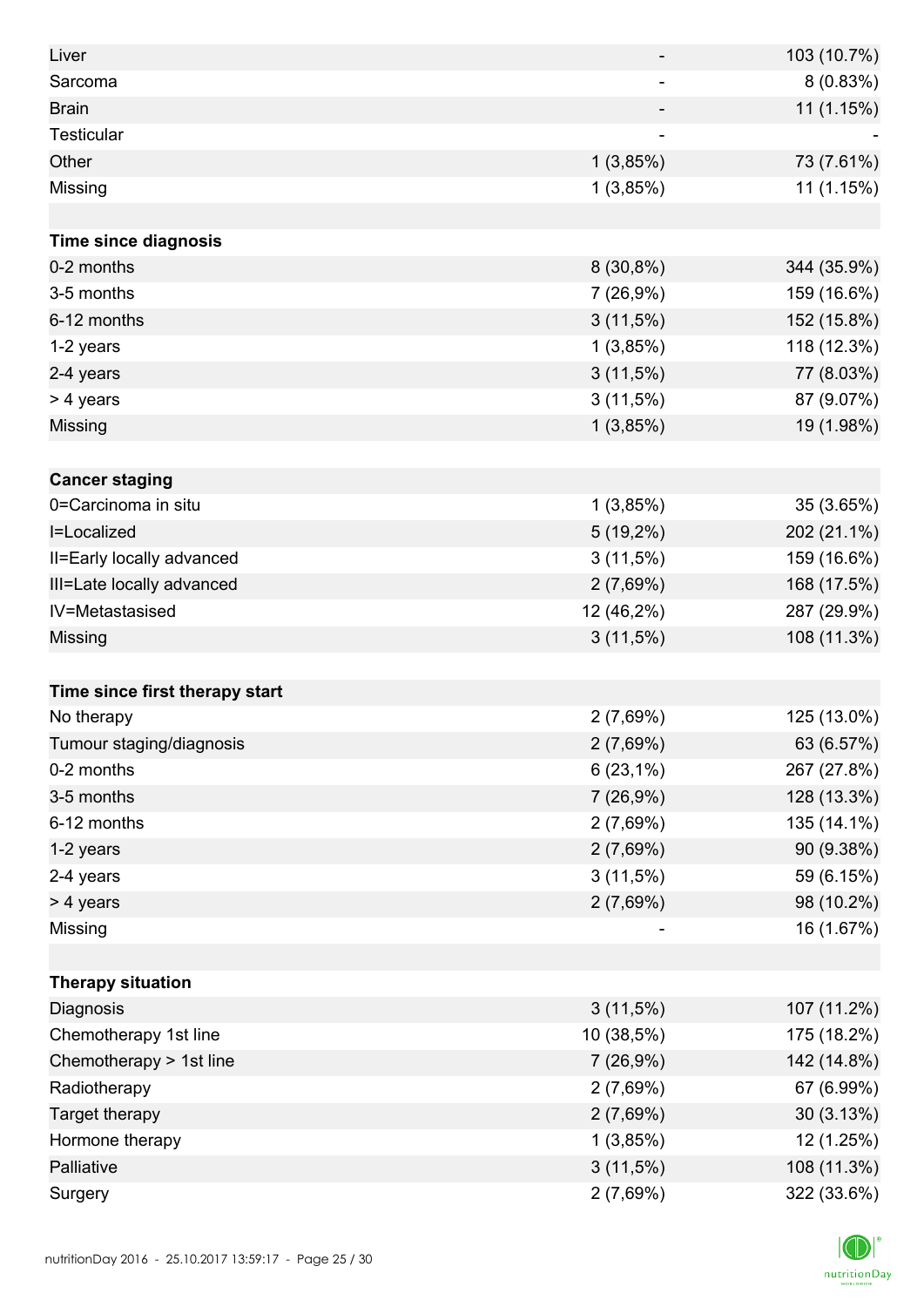| Cancer related complications                   | $3(11,5\%)$ | 57 (5.94%)  |
|------------------------------------------------|-------------|-------------|
| Therapy related complications                  | 1(3,85%)    | 36 (3.75%)  |
| Missing                                        |             | 13 (1.36%)  |
|                                                |             |             |
| <b>Infections</b>                              |             |             |
| None                                           | 14 (53,8%)  | 731 (76.2%) |
| Local                                          | 7(26,9%)    | 136 (14.2%) |
| General                                        | $5(19,2\%)$ | 70 (7.30%)  |
| Missing                                        |             | 22 (2.29%)  |
|                                                |             |             |
| <b>Nutrition Treatment</b>                     |             |             |
| No special diet                                | 17 (65,4%)  | 453 (47.2%) |
| Individualized diet plan                       | $4(15,4\%)$ | 228 (23.8%) |
| Energy rich/protein rich ONS                   | 7(26,9%)    | 120 (12.5%) |
| Enteral nutrition (via NGT/PEG)                |             | 52 (5.42%)  |
| <b>Parenteral nutrition</b>                    | $3(11,5\%)$ | 128 (13.3%) |
| ONS enriched with special nutrients            | 1(3,85%)    | 19 (1.98%)  |
| Special nutrients (EPA, branched chained amino |             | 7(0.73%)    |
| acids, glutamine, arginine, carnitine)         |             |             |
| Personal preferences                           |             | 109 (11.4%) |
| Counselling                                    |             | 54 (5.63%)  |
| Other                                          |             | 27 (2.82%)  |
| Missing                                        |             |             |

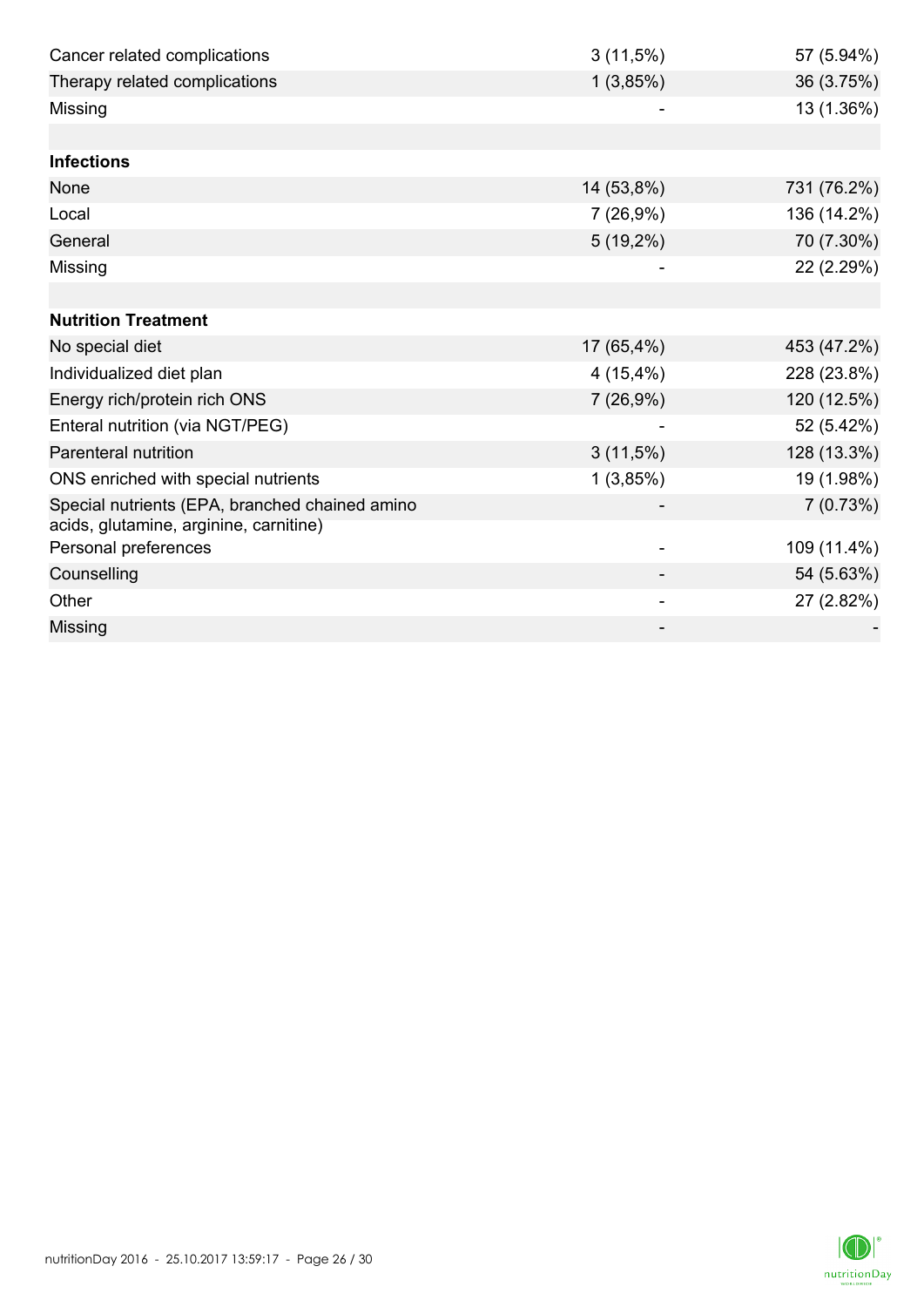| . Oncology, current puncting imposite, rood imake a goality of life ( brief is once ). | <b>YOUR RESULTS</b> | <b>REFERENCE RESULTS</b> |
|----------------------------------------------------------------------------------------|---------------------|--------------------------|
| Number of patients completing Sheet 3_onco:                                            | 26                  | 951                      |
|                                                                                        |                     |                          |
| Body weight prior to becoming ill                                                      | 84 [68-159]         | 70 [22-180]              |
| <b>Actual body weight</b>                                                              | 84 [64-132]         | 63 [21-128]              |
|                                                                                        |                     |                          |
| Change in weight was                                                                   |                     |                          |
| Intentional                                                                            |                     | 31 (3.23%)               |
| Unintentional                                                                          | 17 (65,4%)          | 607 (63.3%)              |
| Weight is stable                                                                       | $3(11,5\%)$         | 154 (16.1%)              |
| Missing                                                                                |                     | 30(3.13%)                |
| During the last week                                                                   |                     |                          |
| Patients who have had pain:                                                            |                     |                          |
| Not at all                                                                             | $6(23,1\%)$         | 329 (34.3%)              |
| A little                                                                               | 7(26,9%)            | 263 (27.4%)              |
| Quite a bit                                                                            | $6(23,1\%)$         | 161 (16.8%)              |
| Very much                                                                              | 4(15,4%)            | 107 (11.2%)              |
| Missing                                                                                | 2(7,69%)            | 87 (9.07%)               |
| Patients who needed a rest:                                                            |                     |                          |
| Not at all                                                                             |                     | 230 (24.0%)              |
| A little                                                                               | $5(19,2\%)$         | 279 (29.1%)              |
| Quite a bit                                                                            | 10 (38,5%)          | 212 (22.1%)              |
| Very much                                                                              | $8(30,8\%)$         | 125 (13.0%)              |
| Missing                                                                                | 2(7,69%)            | 95 (9.91%)               |
| Patients who felt weak:                                                                |                     |                          |
| Not at all                                                                             | 1(3,85%)            | 228 (23.8%)              |
| A little                                                                               | 7(26,9%)            | 266 (27.7%)              |
| Quite a bit                                                                            | $4(15,4\%)$         | 224 (23.4%)              |
| Very much                                                                              | 11 (42,3%)          | 135 (14.1%)              |
| Missing                                                                                | 2(7,69%)            | 92 (9.59%)               |
|                                                                                        |                     |                          |
| Patients who felt depressed:                                                           |                     |                          |
| Not at all                                                                             | 10 (38,5%)          | 348 (36.3%)              |
| A little                                                                               | $8(30,8\%)$         | 303 (31.6%)              |
| Quite a bit                                                                            | 3(11,5%)            | 125 (13.0%)              |
| Very much                                                                              | 1(3,85%)            | 72 (7.51%)               |
| Missing                                                                                | 2(7,69%)            | 89 (9.28%)               |

### *V. Oncology: Cancer patients - Appetite, food intake & quality of life ("Sheet 3 onco"):*

#### **Patients who were tired:**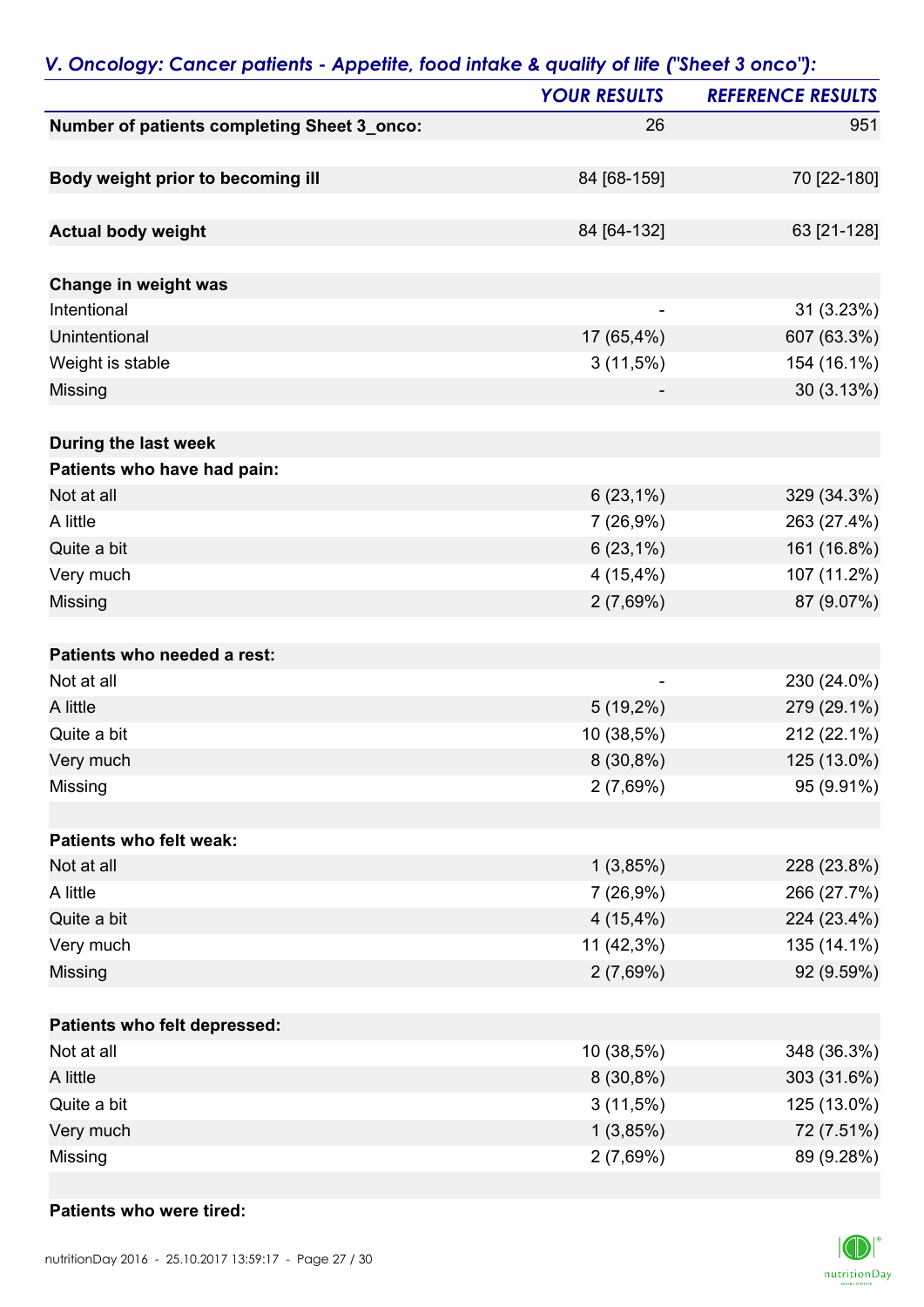| Not at all                                      | 1(3,85%)    | 241 (25.1%) |
|-------------------------------------------------|-------------|-------------|
| A little                                        | $5(19,2\%)$ | 283 (29.5%) |
| Quite a bit                                     | $5(19,2\%)$ | 213 (22.2%) |
| Very much                                       | 12 (46,2%)  | 116 (12.1%) |
| Missing                                         | 2(7,69%)    | 89 (9.28%)  |
|                                                 |             |             |
| Patients whose pain interfered with their daily |             |             |
| activities:                                     |             |             |
| Not at all                                      | 7(26,9%)    | 373 (38.9%) |
| A little                                        | $5(19,2\%)$ | 220 (22.9%) |
| Quite a bit                                     | $5(19,2\%)$ | 142 (14.8%) |
| Very much                                       | $6(23,1\%)$ | 110 (11.5%) |
| Missing                                         | 2(7,69%)    | 94 (9.80%)  |
|                                                 |             |             |
| Patients who lacked appetite:                   |             |             |
| Not at all                                      | $3(11,5\%)$ | 347 (36.2%) |
| A little                                        | 12 (46,2%)  | 238 (24.8%) |
| Quite a bit                                     | $4(15,4\%)$ | 149 (15.5%) |
| Very much                                       | $4(15,4\%)$ | 113 (11.8%) |
| Missing                                         | 2(7,69%)    | 95 (9.91%)  |
|                                                 |             |             |
| <b>Just now</b>                                 |             |             |
| Patients who have pain:                         |             |             |
| Not at all                                      | 12 (46,2%)  | 375 (39.1%) |
| A little                                        | $6(23,1\%)$ | 304 (31.7%) |
| Quite a bit                                     | $3(11,5\%)$ | 122 (12.7%) |
| Very much                                       | 2(7,69%)    | 45 (4.69%)  |
| Missing                                         | 2(7,69%)    | 98 (10.2%)  |
|                                                 |             |             |
| Patients who need a rest:                       |             |             |
| Not at all                                      | 1(3,85%)    | 192 (20.0%) |
| A little                                        | 10 (38,5%)  | 322 (33.6%) |
| Quite a bit                                     | 7(26,9%)    | 230 (24.0%) |
| Very much                                       | $5(19,2\%)$ | 98 (10.2%)  |
| Missing                                         | 2(7,69%)    | 96 (10.0%)  |
|                                                 |             |             |
| <b>Patients who feel weak:</b>                  |             |             |
| Not at all                                      | $3(11,5\%)$ | 209 (21.8%) |
| A little                                        | 10 (38,5%)  | 313 (32.6%) |
| Quite a bit                                     | $3(11,5\%)$ | 219 (22.8%) |
| Very much                                       | $6(23,1\%)$ | 99 (10.3%)  |
| Missing                                         | 2(7,69%)    | 98 (10.2%)  |
|                                                 |             |             |
| Patients who are depressed:                     |             |             |
| Not at all                                      | 14 (53,8%)  | 375 (39.1%) |
|                                                 |             |             |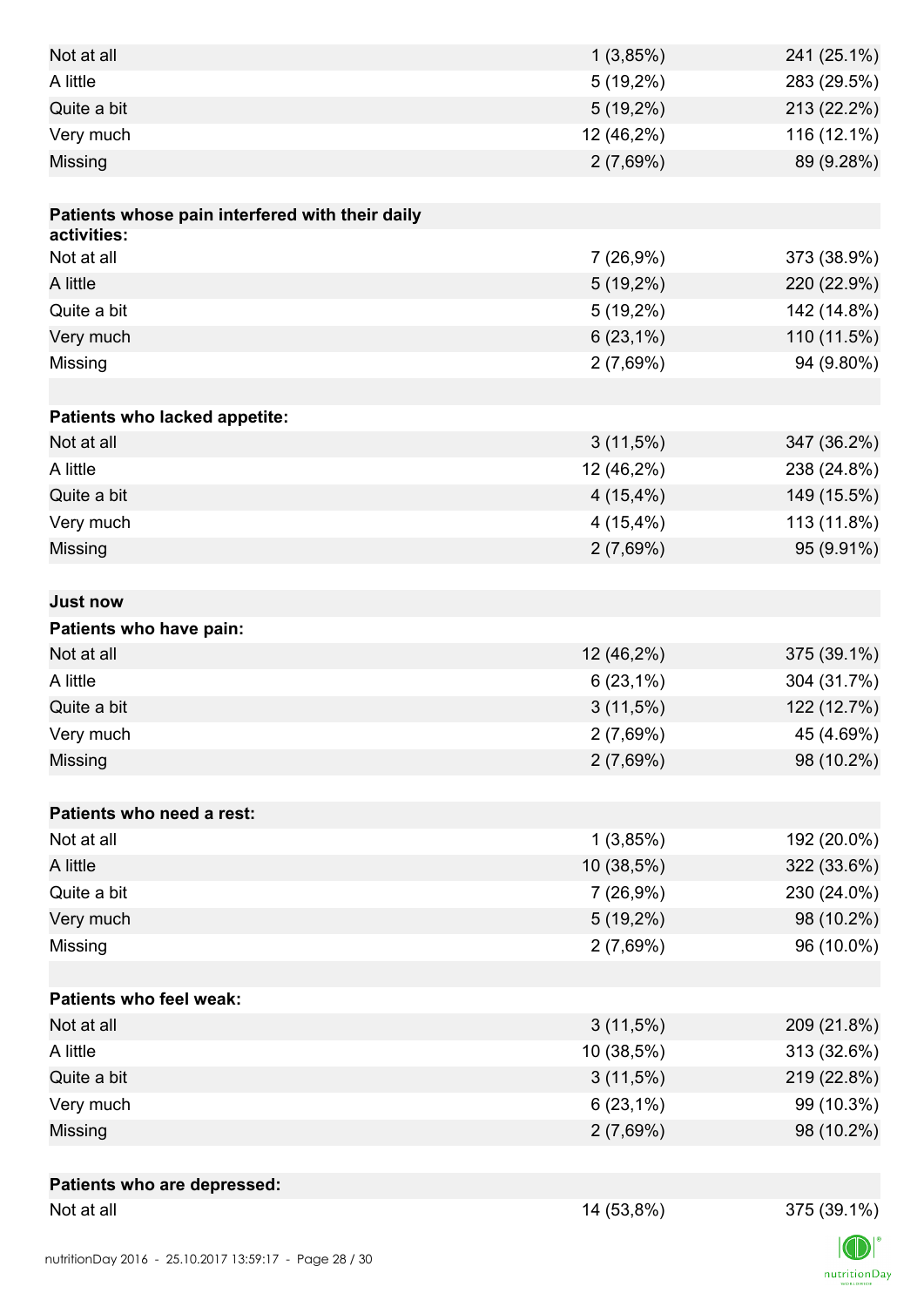| A little                                        | $5(19,2\%)$ | 314 (32.7%) |
|-------------------------------------------------|-------------|-------------|
| Quite a bit                                     | 1(3,85%)    | 116 (12.1%) |
| Very much                                       | 1(3,85%)    | 39 (4.07%)  |
| Missing                                         | 2(7,69%)    | 96 (10.0%)  |
|                                                 |             |             |
| <b>Patients who are tired:</b>                  |             |             |
| Not at all                                      | $3(11,5\%)$ | 222 (23.1%) |
| A little                                        | 7(26,9%)    | 343 (35.8%) |
| Quite a bit                                     | $4(15,4\%)$ | 197 (20.5%) |
| Very much                                       | $8(30,8\%)$ | 82 (8.55%)  |
| Missing                                         | 3(11,5%)    | 94 (9.80%)  |
|                                                 |             |             |
| Patients whose pain interferes with their daily |             |             |
| activities:                                     |             |             |
| Not at all                                      | 9(34,6%)    | 339 (35.3%) |
| A little                                        | 2(7,69%)    | 259 (27.0%) |
| Quite a bit                                     | $6(23,1\%)$ | 154 (16.1%) |
| Very much                                       | $6(23,1\%)$ | 80 (8.34%)  |
| Missing                                         | 2(7,69%)    | 100 (10.4%) |
| Patients who lack appetite:                     |             |             |
| Not at all                                      | $8(30,8\%)$ | 327 (34.1%) |
| A little                                        | $8(30,8\%)$ | 264 (27.5%) |
| Quite a bit                                     | $3(11,5\%)$ | 157 (16.4%) |
| Very much                                       | $4(15,4\%)$ | 92 (9.59%)  |
| Missing                                         | 2(7,69%)    | 99 (10.3%)  |
|                                                 |             |             |
| Reasons for change in appetite/food intake      |             |             |
| Nausea/Vomiting                                 | 7(26,9%)    | 154 (16.1%) |
| Inflammation in mouth                           | $3(11,5\%)$ | 55 (5.74%)  |
| Pain                                            | 4(15,4%)    | 116 (12.1%) |
| Constipation                                    | $3(11,5\%)$ | 64 (6.67%)  |
| Diarrhea                                        | $4(15,4\%)$ | 42 (4.38%)  |
| Change in taste/smell                           | 7(26,9%)    | 104 (10.8%) |
| Early satiation/Loss of appetite                | $4(15,4\%)$ | 217 (22.6%) |
| Other                                           | $4(15,4\%)$ | 165 (17.2%) |
| Missing                                         | 1(3,85%)    | 45 (4.69%)  |
|                                                 |             |             |
| Maximum activity performed by patients          |             |             |
| Able to do sports                               |             | 38 (3.96%)  |
| Fully active                                    | 2(7,69%)    | 125 (13.0%) |
| Able to carry out light activities              | $5(19,2\%)$ | 184 (19.2%) |
| Able to carry out self care                     | $5(19,2\%)$ | 215 (22.4%) |
| Able to carry out limited self care             | $9(34,6\%)$ | 146 (15.2%) |
| Confined to bed or chair                        | 2(7,69%)    | 142 (14.8%) |